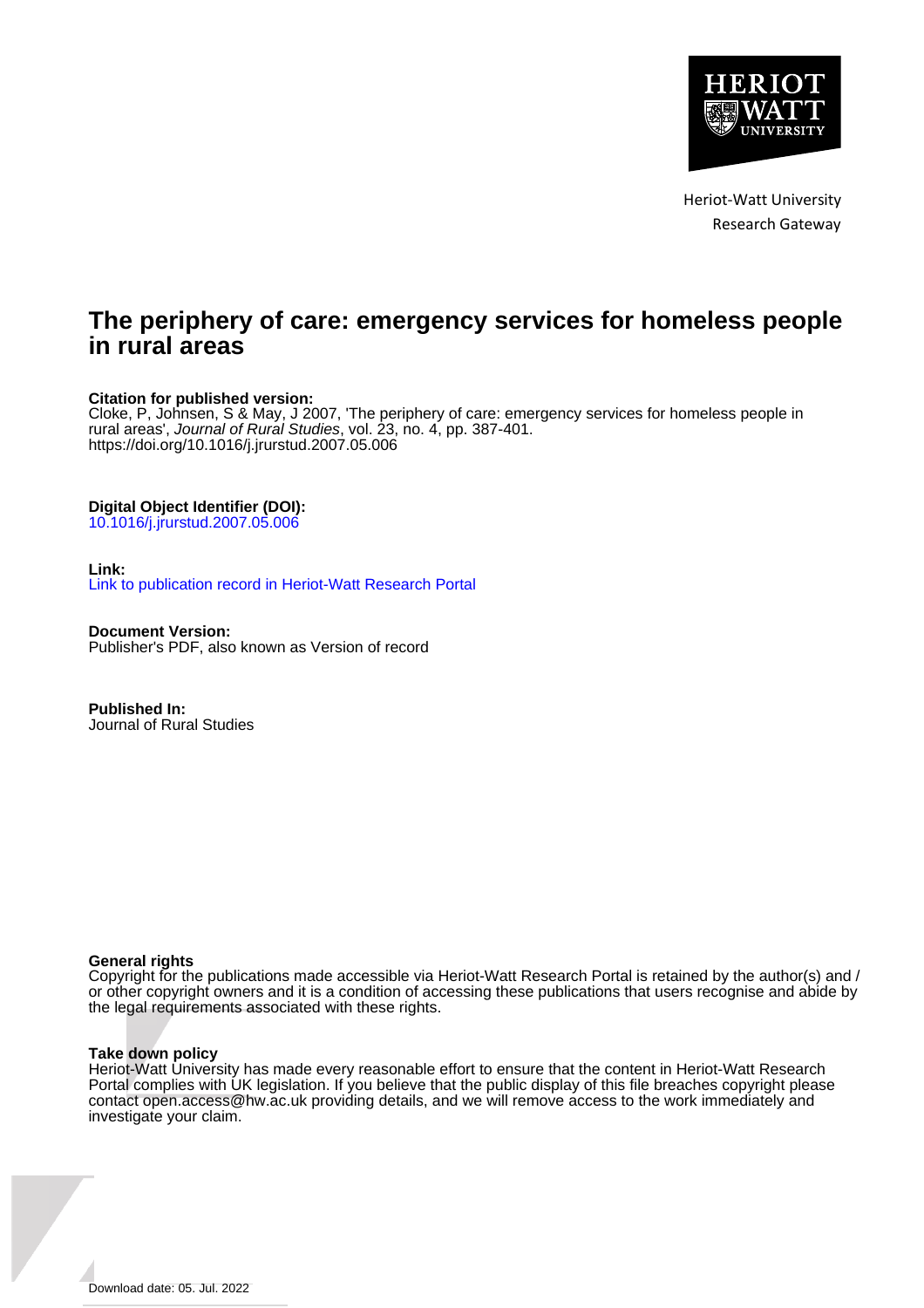

Journal of Rural Studies 23 (2007) 387–401

**JOURNAL OF RURAL STUDIES** 

<www.elsevier.com/locate/jrurstud>

# The periphery of care: Emergency services for homeless people in rural areas

Paul Cloke<sup>a,\*</sup>, Sarah Johnsen<sup>b</sup>, Jon May<sup>c</sup>

<sup>a</sup> Department of Geography, University of Exeter, Exeter UK <sup>b</sup>Centre for Housing Policy, University of York, York UK <sup>c</sup>Department of Geography, Queen Mary, University of London, UK

#### Abstract

Until recently, homelessness in rural areas has received little recognition because of overwhelming assumptions about the urbancentredness of homeless people and their needs. This paper seeks to build on recent research that has begun to uncover some of the problems and characteristics of rural homelessness, by suggesting two significant dynamics which together can shape the experience of different groups of homeless people in rural environments. First, rural places reflect particular local qualities which contextualise both the circumstances of homelessness and the provision of services in response to those circumstances. Secondly, the contemporary governance of homelessness unfolds rather unevenly in different rural areas, producing distinct local service environments with varying degrees of 'insider' and 'outsider' status in relation to joined-up responses to the needs of homeless people. These dynamics are articulated through three case studies: a remote friary in a deep rural area of southern England; a small hostel run by a vibrant nonstatutory organisation in a small town in the west of England, and two advice centres in a coastal resort in the north-east of England. Through these case studies we highlight the importance of both local reactions to the homeless other, and local relations between central government funding, local authority initiatives and charitable organisations, in the production and consumption of spaces of care in settings set in, or serving, rural environments.

 $O$  2007 Elsevier Ltd. All rights reserved.

#### 1. Introduction

Until recently, homelessness was popularly perceived to be an urban phenomenon of little relevance to the countryside or to rural communities. In rural areas, the issue of homelessness has been conflated with wider and more apparent questions of rural housing, and so the presence of, or need for services to meet the needs of homeless people in these areas has been deemed irrelevant in discussions of both rurality and homelessness. Over the last decade, however, research in England [\(Cloke et al.,](#page-13-0) [2002](#page-13-0)) and internationally ([Cloke and Milbourne, 2006](#page-13-0)) has begun to uncover some of the problems and dynamics of rural homelessness, focussing on the experiences and mobilities of individuals who connect with rural space and society in different ways. Homelessness in rural areas is

-Corresponding author.

often set against a background of problematic local housing markets, with few local opportunities for social housing and with the rented sector often providing few year-round lets, due to pressures from second home ownership and holiday letting. Homelessness amongst local people will often be hidden and unregistered, partly because of the stigmatic nature of being known as homeless in small rural communities, and partly because the lack of local services for homeless people will usually require forced migration to a larger town or city where support services are located. Rural areas do, however, attract inmigrant homelessness especially in and around the summer months when long-term homeless people will travel into the countryside, and when the termination of short-term summer employment can cause in-migrant workers to become homeless in situ. In this paper, we explore some rather different articulations of the rural homelessness which is unfolding in Britain today, and in particular we emphasise two significant dynamics which together shape the experiences of homeless people in different rural

E-mail addresses: [p.cloke@exeter.ac.uk \(P. Cloke\)](mailto:p.cloke@exeter.ac.uk), [sj510@york.ac.uk](mailto:sj510@york.ac.uk) [\(S. Johnsen\),](mailto:sj510@york.ac.uk) [j.may@qmul.ac.uk \(J. May\)](mailto:j.may@qmul.ac.uk).

 $0743-0167$ /\$ - see front matter  $\odot$  2007 Elsevier Ltd. All rights reserved. doi:[10.1016/j.jrurstud.2007.05.006](dx.doi.org/10.1016/j.jrurstud.2007.05.006)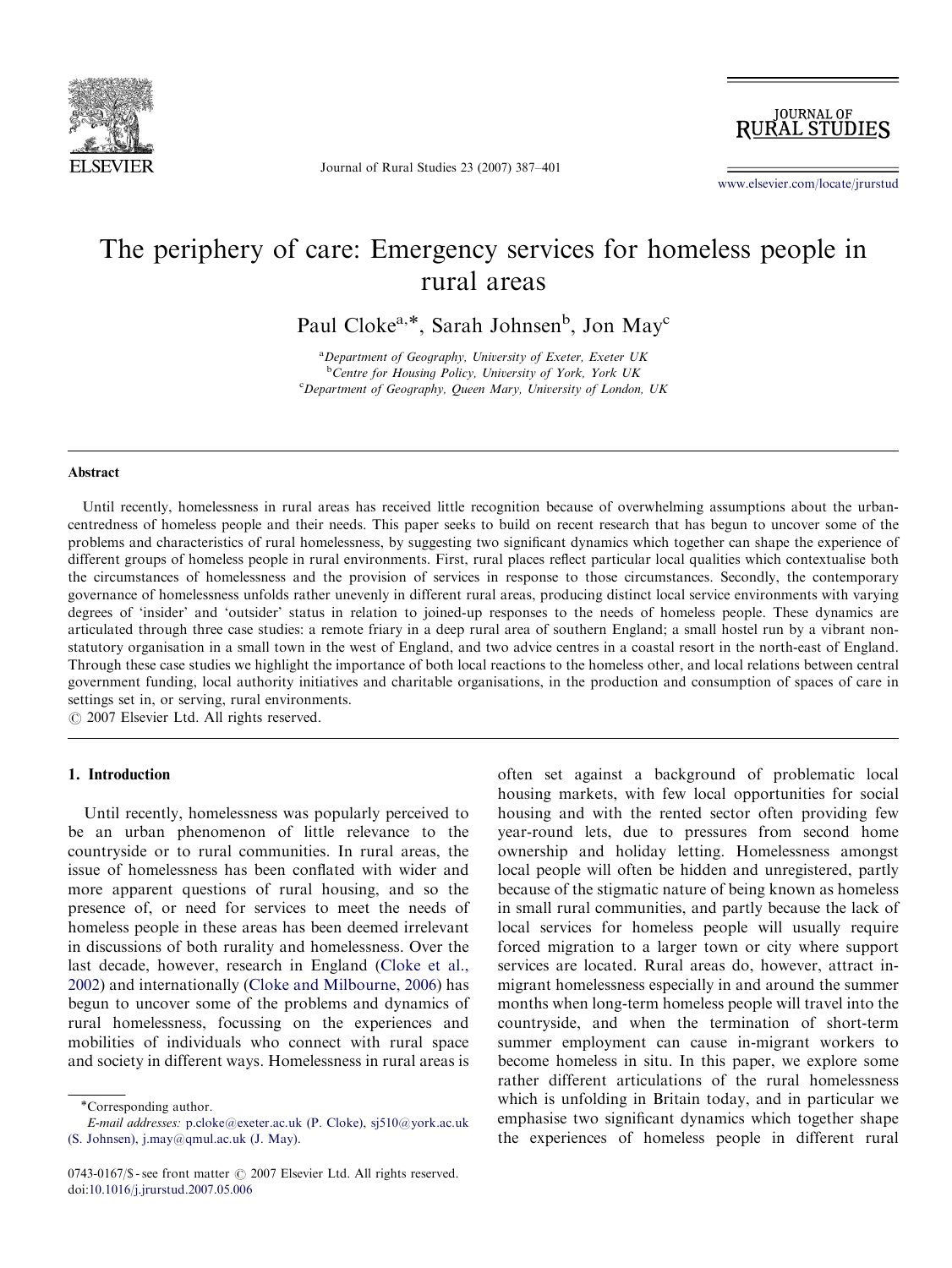environments. First, rural places are characterised by particular local qualities that affect both the circumstances of homelessness and the provision of services in response to these circumstances. Secondly, the contemporary governance of homelessness unfolds rather unevenly in different rural areas, producing distinct local service environments with varying degrees of 'insider' and 'outsider' status in relation to 'joined-up' responses to homelessness more generally.

We approach these issues through an analysis of three case studies of services for homeless people in different rural areas. In the first, a friary house in Dorset, we describe a small-scale service, hidden away in the depths of the countryside, meeting the needs of a rather forgotten and declining group of 'wayfarers.' Run by an 'outsider' agency that operates almost entirely beyond the influence of local district and county councils and without government funding, this service represents a seemingly anachronistic island of care in an otherwise purified sea of rurality. Formal homelessness services in the county are centralised in major urban centres, and the friary house also serves as a place of last resort for those homeless people who are excluded from that formal system. The second example is set in a Cornish town, regarded by homeless people as a 'therapeutic place.' The setting here is one where 'outsiders,' including small groups of homeless people, seem welcome (or at least familiar) and so an 'insider' organisation has been able to develop a particular ethos of care within systems of local authority co-ordination and central funding. By contrast, the third case study concerns what might be described as a post-industrial rural resort setting in Yorkshire, where the local council has been preoccupied with maintaining place-image in order to offer therapy for tourists, to the extent that problems of homelessness were denied for a long period and co-ordinated responses to homelessness have been slow getting off the ground. Local opinion seems strongly opposed to the presence of homeless people who are strongly policed as part of a local strategy to purifiy the space of the town. Services for homeless people have arisen through the efforts of the voluntary sector, and the result is some considerable unevenness in provision. Local 'deserving' needs can be met via a purpose-built foyer, but for others referral to a local bed and breakfast establishment is the best they can hope for. These three case studies offer considerable insight into the localised dynamics of place and service provision in different rural settings. Before delving into these localised examples, however, it is important to frame our analysis in terms of both the dynamics of rural homelessness, and the changing governance of homeless more generally.

#### 2. Rural homelessness

It is now widely argued (see [Cloke et al., 2000a\)](#page-13-0) that homelessness and rurality have become discursively noncoupled such that homelessness in rural areas has been

rendered invisible, or at least significantly underemphasised, compared with the more obvious associations of homeless people and the city. The reasons behind this noncoupling are complex, but three broad explanations can be advanced. First, rural morphologies tend to hide homelessness; there are few obvious places of concentration and consequent visibility. Such morphologies tend to be reinforced by the tactics of homeless people themselves, and there is evidence that people experiencing the stigma of homelessness in a rural setting will either leave that place seeking housing or shelter elsewhere ([Button, 1992;](#page-13-0) [Wright](#page-15-0) [and Vermond, 1990\)](#page-15-0) or choose to make themselves 'invisible' by forms of mobility and rough sleeping in cognito which are aided by morphologies of rural landscapes and agricultural buildings. Although urban morphologies also provide opportunities for homeless people to make themselves 'invisible' [\(Ruddick, 2002\)](#page-14-0) the visibility of on-street urban homelessness is not replicated in rural areas. Secondly, non-coupling occurs because of a series of socio-cultural barriers that exist within the practices, thoughts and discourses of rural dwellers themselves which lead them to deny that homelessness can exist in their idealised rural setting [\(Cloke et al., 2002\)](#page-13-0). Thirdly, standard conceptualisations of rurality (as space) and homelessness (as social problem) have also served to drive these two constructs apart. Thus homelessness becomes 'out of place' [\(Cresswell, 1996\)](#page-14-0) in rural settings, representing a transgression of socio-spatial expectations and resulting in a purification of rural space ([Sibley, 1995](#page-14-0)) in which the rejection of difference is embedded in the social system. Again, homeless people may be forced to deploy tactics of invisibility in order not to challenge their excluded position from the purified social–spatial boundaries which currently place tight culturally constructed constraints on the in-placeness of homelessness in rural areas.

For these reasons rural homelessness has only been raised as a significant issue during the last 15 years, with all previous and much current emphasis being placed on problems of social housing in rural areas ([Larkin, 1979](#page-14-0); [Milbourne, 1998, 2005;](#page-14-0) [Rogers, 1976\)](#page-14-0), and virtually no recognition that some of the people facing housing problems were in fact experiencing forms of homelessness [\(Milbourne and Cloke, 2006\)](#page-14-0). Early explorations of rural homelessness ([Newton, 1991;](#page-14-0) [Lambert et al., 1992\)](#page-14-0) used official homelessness statistics to suggest that, despite recognised undercounting in rural settings, significant evidence existed of homelessness in rural areas. Subsequent studies [\(Cloke et al., 2001a, b](#page-13-0); [Streich et al., 2004](#page-14-0)) confirmed that by the early 2000s rural homelessness comprised around 18% of total homelessness in England, a relatively high figure when compared with other international experience ([Milbourne and Cloke, 2006](#page-14-0)).

Ethnographic research into peoples' experiences of homelessness in rural areas [\(Cloke et al., 2000a, b, 2003](#page-13-0); [Robinson, 2003, 2006](#page-14-0); [Robinson and Reeve, 2002\)](#page-14-0) has begun to provide detailed life histories of the complex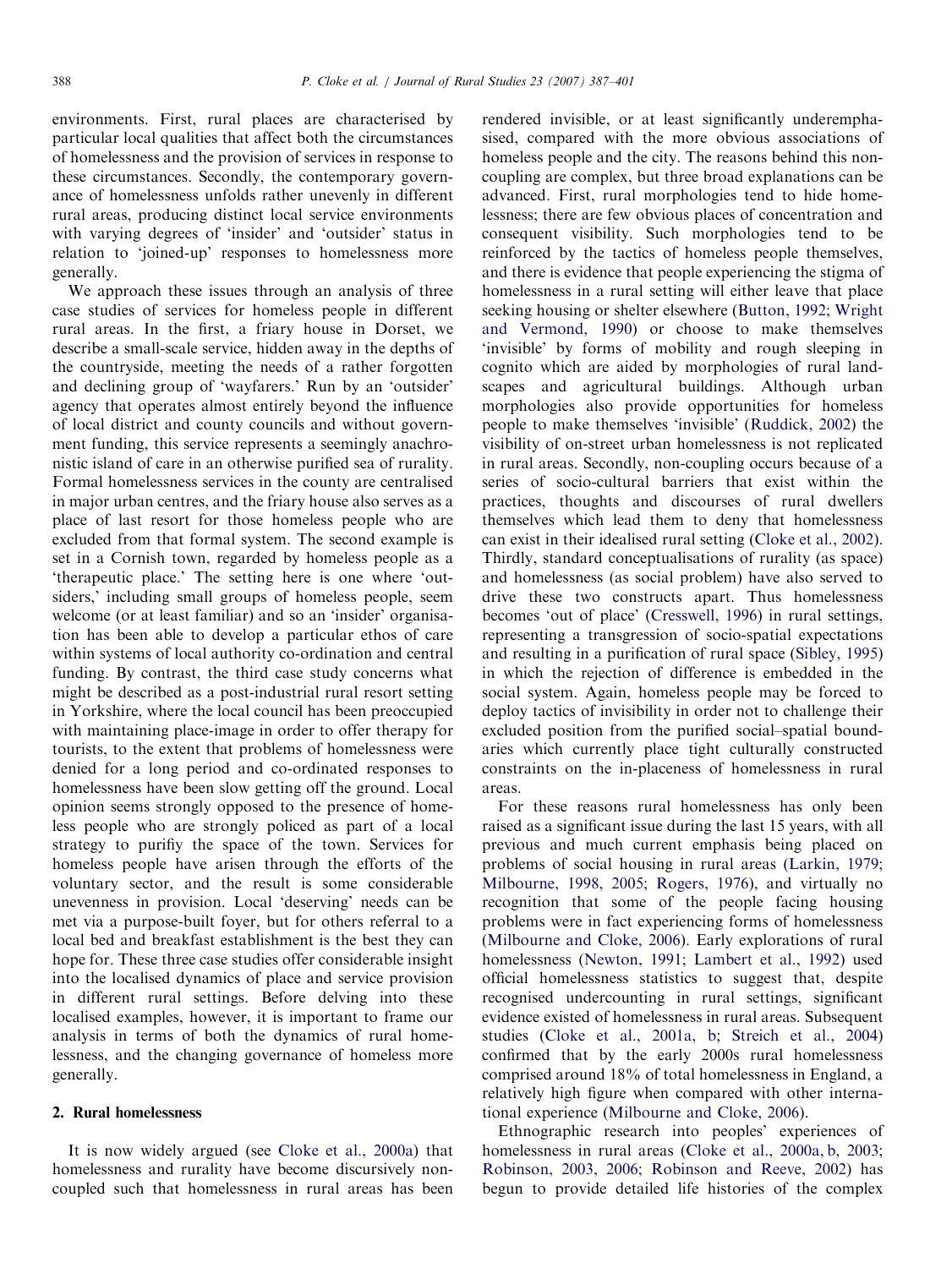journeys and pauses which constitute rural homelessness. For example, [Cloke et al. \(2003\)](#page-14-0) emphasise the different kinds of mobilities engaged in by homeless people in a rural context. The stereotypical expectation is that homeless people will move away from villages and small towns and migrate to larger urban settlements, which are recognised somehow as approved and appropriate spaces for meeting their needs. However, other mobilities were also encountered. Short-distance, short-stay moves within rural areas, ranging from sofa-surfing to a willingness to put up with what would normatively be regarded as 'unfit' housing, are a key component of rural homelessness and a key expression of the desire of some rural homeless people to 'stay local' ([Cloke and Milbourne,](#page-13-0) [2006](#page-13-0)). Homeless people also move into rural areas, associating them variously as sites of leisure, work, escape or traveller 'honeypots' (see [Halfacree, 1996;](#page-14-0) [Hetherington,](#page-14-0) [2000](#page-14-0); [Lowe and Shaw, 1993](#page-14-0)). Equally, some homeless people move through rural areas, living out transient lifestyles of routes or circuits, which fold their existence in and out of rural settings, relying on rough sleeping and/or knowledge of the different forms of localised 'shelter.' It is further suggested that homeless people in rural areas are made 'legible' ([Scott, 1998\)](#page-14-0) via a series of moral codings which classify them as local/non-local, settled/ passing through and visible/ invisible. As [Cloke and Milbourne](#page-13-0) [\(2006\)](#page-13-0) suggest ''The local/settled/invisible gains more acceptance, but rarely achieves the sort of contact with state bureaucracies that allows enumeration and therefore legibility. The non-local/passing through/visible is least likely to be accepted by these localised bureaucracies as having priority need, leading once again to a situation in which homeless people displaying these characteristics 'don't count''' (p. 26, see also [Cloke et al., 2001c\)](#page-13-0). As [Law \(2001\)](#page-14-0) has demonstrated, the moral distinctions that are made around local/non-local, settled/mobile and visible/invisible homelessness are also germane in urban centres, forming part of generic anti-homeless rhetoric. Again, however, such rhetoric can play out differently in rural areas where discourses of denial can be prevalent because of the lack of 'on-street' evidence of homelessness.

Thus far, these accounts of rural homelessness have made little attempt to connect the experiences of homeless people with the emergency service infrastructure of the contemporary governance of homelessness. In part, the stereotypical assumption that homeless people have to move away from rural areas to gain access to services rules out any expectation that homeless services will exist in rural areas. In part, those services which are recognisable in smaller urban places—the hostels, shelters and drop-ins where congregational homelessness becomes visible tend to be incorporated automatically in 'urban' discourse. Nevertheless two sources of research evidence suggest that emergency responses to homelessness do occur in rural settings. First, life history and autobiographical evidence indicates rural 'stopping off points' for homeless people. For example, [Donohue's \(1996\)](#page-14-0) In The Open: Diary Of A Homeless Alcoholic describes sojourns in US rural towns such as Henderson where he received significant care and kindness. He evaluates Henderson as resource rich—a good place to be homeless in, at least for a while, where his unfamiliarity and out-of-placeness engenders generosity rather than marginalisation from residents. Secondly, there is evidence that emergency facilities for homeless people in provincial towns such as Taunton [\(Cloke et al., 2000c\)](#page-13-0) can serve their surrounding hinterland, and might therefore be included in *rural* discourses in terms of a social spatialisation ([Shields,](#page-14-0) [1991](#page-14-0)), by which rural practices give meaning to the seemingly urban spaces concerned.

Therefore, as part of a wider research programme investigating the uneven distribution of emergency service for homeless people in England,<sup>1</sup> we sought out and then carried out in-depth ethnographies in services located in, or serving, recognisably rural areas (see [Cloke, 2006\)](#page-13-0). Case study locations range from deep rural Dorset and small town Cornwall to the sizeable town of Scarborough, which was selected as a service centre with a substantial rural hinterland. In some ways the nature of homelessness and related service provision in Scarborough reflect recognisable urban characteristics rather than more rural conditions. Where this occurs it represents well the ways in which people from surrounding rural areas can become drawn into the more urbanised specificities of their nearest service centre. Through interviews with service providers and users, and participant observation conducted in the services themselves, we sought to understand how such services were interconnected with wider issues of governmentality—of insider/outsider status, production of spaces of care and geographical unevenness—and how the services were co-constituted by local context and particular groups of service users. Clearly these research activities raise methodological and ethical questions. In this case, participant observation has been used to contextualise each of the case study services and to suggest both questions to ask homeless service-users and means of interpreting their answers. Equally we only interviewed service-users who were present during the time of our research and we acknowledge that the information constructed from these interviews represents both partial and situated knowledge. Serviceprovider interviewees are described by their role, unless requested otherwise. Homeless interviewees are anonymised—all names are fictitious—although each gave their consent for published narratives containing interview quotations.

<sup>&</sup>lt;sup>1</sup>The authors gratefully acknowledge the assistance of staff and clients interviewed in the services concerned. The research on which this paper is based was funded by the Economic and Social Research Council (R000238996: Homeless places: the uneven geographies of emergency provision for single homeless people).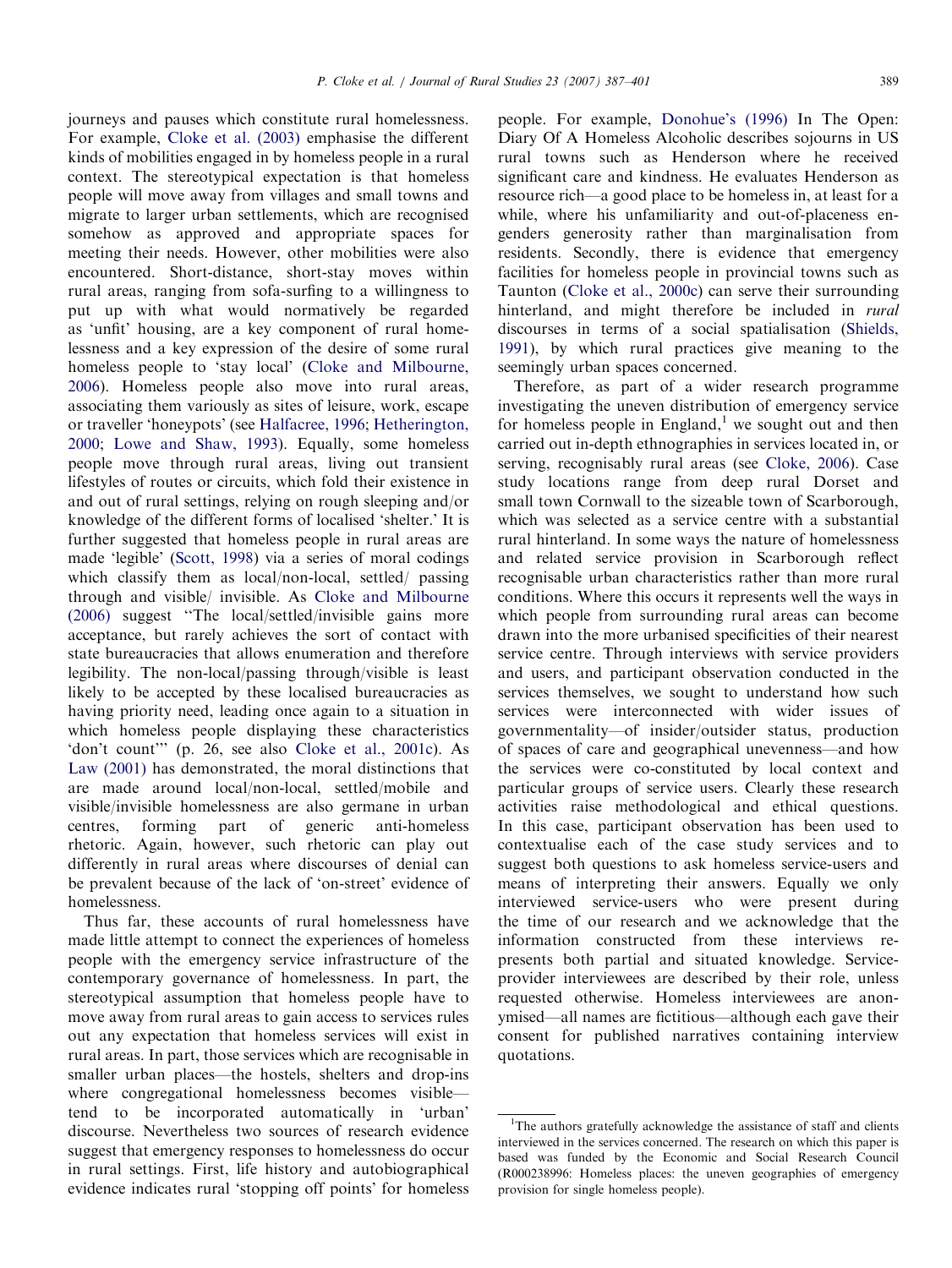#### 3. Governing homelessness

The problems of homelessness, and the development of appropriate responses to these problems, have been widely regarded as a powerful barometer through which to evaluate the dynamics of contemporary neoliberal society [\(De Verteuil, 2003, 2006](#page-14-0)). In Britain, the post-war years saw little direct intervention by statutory government agencies to deal with the needs of single homeless people [\(Pleace and Quilgars, 2003;](#page-14-0) [May et al., 2006\)](#page-14-0), and the 1960s and 1970s have been regarded as decades of 'malign neglect' ([Wolch and Dear, 1993\)](#page-15-0), as successive governments were content to allow a range of voluntary sector organisations to take responsibility for providing for the single homeless ([Fitzpatrick et al., 2000;](#page-14-0) [Foord et al., 1998](#page-14-0); [Hutson and Liddiard, 1994](#page-14-0); [Saunders, 1986](#page-14-0)). However, during the 1970s and 1980s new voluntary organisations emerged to help raise the standards of non-statutory provision [\(Foord et al., 1998;](#page-14-0) [Harris et al., 2001](#page-14-0)) such that by the 1990s such provision was becoming unevenly professionalised [\(Harris et al., 2001\)](#page-14-0).

The election of the New Labour government in 1997 ushered in a new form of 'post welfare' regime ([Dean,](#page-14-0) [1999\)](#page-14-0), with neo-liberal approaches being laced with increased public expenditure on health, education and other service provision, continuing concerns about the level of street homelessness and the ability of the emergency service network to cope with the demands placed upon it. This led to a series of new initiatives and an underlying shift in the form of governance ([Brown et al., 1996](#page-13-0); [Ham](#page-14-0) [and Carter, 1996](#page-14-0)). Weak regulatory structures and considerable granting of independence to non-statutory providers were transformed through the development of tighter regulatory controls designed to induce the selfregulation of non-statutory welfare services and service users alike. As a result, new and complex relations emerged between central and local government and different nonstatutory 'partners,' prompting recognition both of the importance of governmentality at the 'extremities' as well as the core of such relations ([Gilbert, 2003\)](#page-14-0) and of the limits of governmentality where partial and fragmented penetration of social policy in different organisational and geographical spaces often creates an inability to reach the margins [\(Clarke and Newman, 1997](#page-13-0); [Larner, 2000](#page-14-0)).

For the purposes of this paper, we want to highlight three interconnecting aspects of the complex and fragmented relations associated with governmentality and homelessness. First, non-statutory service providers have tended to gravitate towards being either 'insider' or 'outsider' services. In a previous paper [\(May et al., 2005\)](#page-14-0) we have shown how in the city of Bristol the involvement of both central government through Rough Sleepers Initiative (RSI) and Homelessness Action Programme (HAP) funding regimes (designed to reduce numbers of on-street homeless people, and to co-ordinate local responses to homelessness, respectively) and local government through taking the lead in developing local homelessness strategies, meant that local non-statutory service providers came under considerable pressure to conform to statutory requirements so as to secure ongoing funding. Thus, local hostels became enmeshed in schemes which prioritised those homeless people with a 'local connection' and regarded as 'entrenched and vulnerable' by the local authority. Such 'insider' organisations contrasted with others working outside of such partnership—typically voluntary-run night shelters, drop-ins and soup runs (see [Johnsen et al., 2005a, b](#page-14-0)) which bore the brunt of criticism regarding the quality of service and consequent encouragement by government to reorientate their efforts into more productive provision which did not support homelessness on the streets [\(Moore, 2002](#page-14-0)).

Secondly, the 'revanchist' ([Smith, 1996](#page-14-0)) nature of social regulation, with its message of spaces defined by the vengefulness of middle classes against the poor such that homeless people became 'walking exiles' [\(Knowles, 2000\)](#page-14-0), may be contrasted with evidence of the 'spaces of care' which emerge in the interstices of revanchist space to provide comfort and care to the excluded, including the homeless [\(Conradson, 1999, 2003;](#page-14-0) [Cooper, 2001;](#page-14-0) [Parr,](#page-14-0) [2000, 2003\)](#page-14-0). Spaces of care represent complex spaces of inclusion and exclusion which not only facilitate the expression of care and the distribution of resources, but also make room for an articulation of difference which is less well expressed in spaces of tighter regulation [\(Johnsen](#page-14-0) [et al., 2005a, b](#page-14-0); [Smith, 1998;](#page-14-0) [Waters, 1992](#page-15-0)). Critically, the production of significant spaces of care does not map easily onto the insider/outsider status of organisations. Although the increasing professionalism of insider services can be viewed in terms of raising the quality of service, the charitable ethos of outsider services, which are least penetrated by the new governmentalities of social policy, may also performatively bring into being important spaces of care [\(Cloke et al., 2005](#page-13-0)).

Thirdly, the fragmented governmentality of homelessness has produced considerable geographical unevenness in the provision of services for homeless people. Although, for example, the 2002 Homeless Act requires all local authorities to formulate comprehensive multi-agency responses to homelessness within their jurisdiction, it is clear that the 'home spaces' ([Peck and Tickell, 2002\)](#page-14-0) of some large urban centres such as Bristol attract considerable funding through initiatives such as the Rough Sleepers Initiative and the Homelessness Action Programme), while other cities, and other types of geographical space ''hardly seem to register in the minds of those allocating central government funds for the alleviation of street homelessness—despite compelling evidence of significant problems of street homelessness'' [\(May et al., 2005](#page-14-0), p. 705). In the remainder of this paper, we direct attention to homelessness in rural areas, questioning how these three aspects of the fragmented relations associated with governmentality and homelessness play out in what are often assumed to be geographical extremities of social policy in Britain.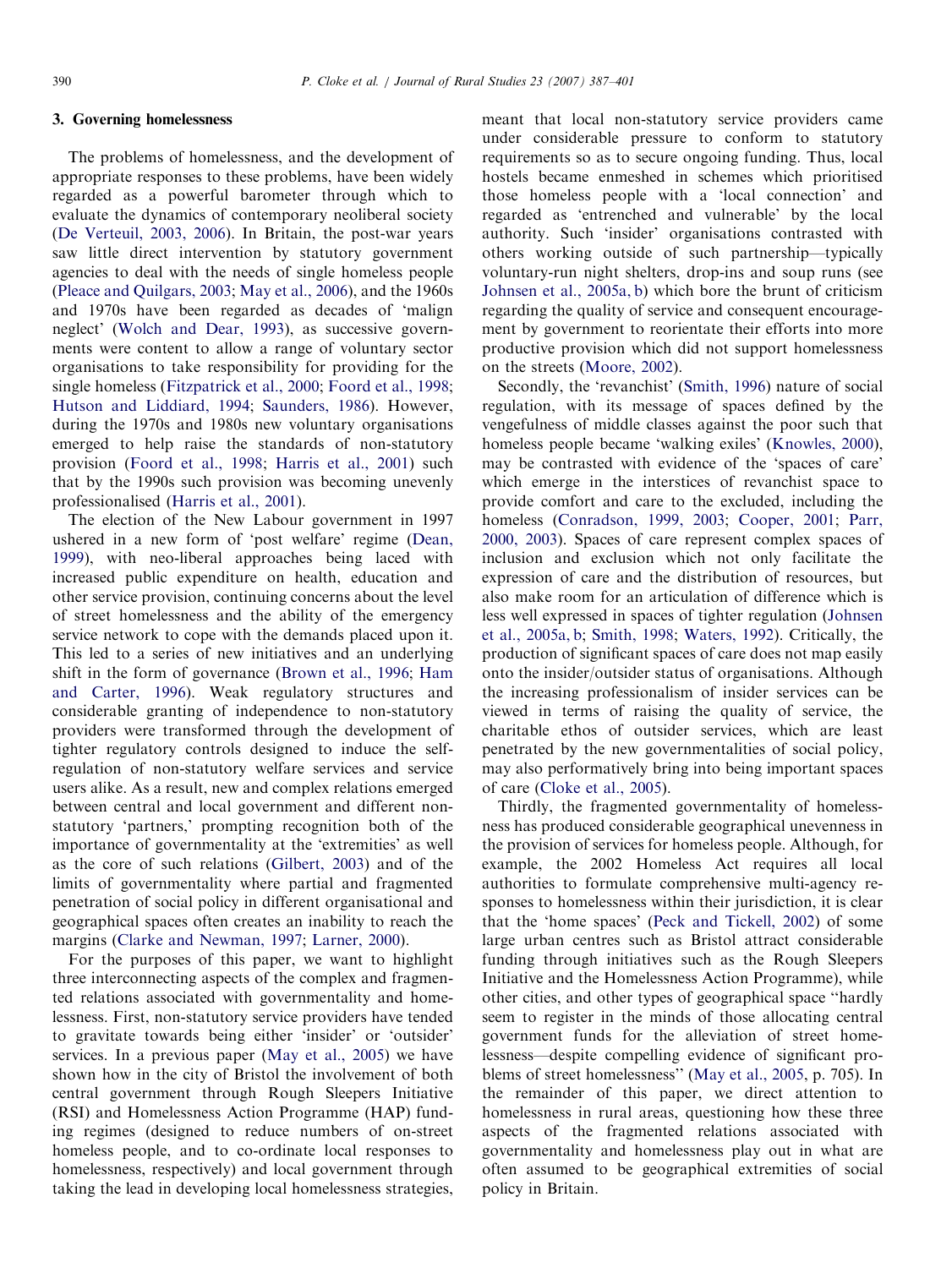#### 4. Dorchester: the friary and the wayfarers

The first case study involves a friary located in an isolated setting between the Dorset towns of Dorchester and Sherborne. The friary was established in 1921 by a Franciscan brother who became motivated to 'rehabilitate' the increasing numbers of unemployed men who were roaming the roads at the time. A separate house was used to give shelter and sustenance to 'wayfarers' at a time when workhouses (or 'spikes') were being closed down. This house continued to be used in this way until 2003, with a succession of ordained and lay Franciscans ministering to wandering homeless men for eight decades. At the time of our research (2003) the friary house had 10 beds, and was currently administered by a lay resident ('Saul') and overseen by one of the Brothers ('Mervyn'). It was funded by charitable giving both from the wider Franciscan community and by donations from other guests at the friary. As such, this particular service had a complex multifaceted character. The Christian ethos of the friary house separated it from other more mainstream services. As Saul told us:

We are mainly a religious place; this is a spiritual place, a house of prayer. Our first way of looking at them [homeless people] is as people of God, not a number on the road. As they are coming into a place of prayer, we should expect to treat them a bit different from what a statutory body would. I believe there is really room for places like this.

The emphasis, then, was on meeting the material and spiritual needs of individuals, and although rules of the friary house restricted visitors to one weeknight or one weekend every 6 weeks (so as to provide for a range of different people and to discourage dependency on the service), these rules were implemented flexibly in response to particular circumstances.

In these terms, the friary house can be characterised as an 'outsider' organisation (see [May et al., 2005\)](#page-14-0), run on a shoestring and neither receiving government funding nor seeking formal co-ordination with joined-up local authority policies to keep people off the streets. In the wider area, services for homeless people are only provided in central places, and there is evidence of a number of agencies wishing to purify rural space both through formal policing and by more subtle cultural construction. In this context, the friary can be seen to have escaped significant formal involvement with the professionalism and governed regulation associated with multi-agency strategies, and in so doing the service was considered by other local service providers as 'out of the loop' and unprofessional. Indeed any such professionalism was clearly differentiated from the work of the house, as Brother Mervyn relates:

Every now and again the council organises something. I went to a day conference, with sort of PowerPoint talks; all about the many ways to get funding from the Supporting People thing. It was all beyond me! It was all a bit back-slapping; a nice junket day-off. But ... it hasn't made any difference to the way we work.

The 'way we work' remained geared to the traditional task of ministering to 'wayfarers' (see [Bahr, 1973;](#page-13-0) [Blau,](#page-13-0) [1992](#page-13-0); [Rossi, 1989](#page-14-0)), understood as old-fashioned gentlemen of the road and spiritually contextualised because 'Christ himself was a person of the road, a wayfarer' (Saul). The friary had over the years become interconnected with distinct forms of homeless mobilities through rural areas, in this case being part of a 'south coast run'—a journey from Cornwall to London interspersed by convents, churches, shelters and other 'outsider' services for those older homeless people whose mobile lifestyle consists increasingly of 'getting in' somewhere for the winter, and travelling along the 'run' at other times of the year. Saul described to us how sleeping rough (under a hedge, in a bus shelter, in a shop doorway) was interspersed with more formal services offering beds for the night, and how walking, hitch-hiking and jumping trains without paying all formed part of the mobility of the 'run.' His account demonstrates that wayfarers are wily and skilful travellers, with detailed knowledge of facilities en route, hence the embedding of places such as the friary house into the run.

We interviewed several service users at the friary house, but in this context, one of the interviewees ('Bill') illuminates the character of the contemporary wayfarer. Bill differentiates wayfarers like himself from other homeless people of different generations on the grounds of cleanliness, work ethic and culpability (see [Anderson, 1993;](#page-13-0) [Cresswell, 2001\)](#page-14-0). Whereas a tramp is viewed as 'dirty and won't clean himself,' wayfarers according to Bill keep themselves clean, traditionally using public ablution facilities such as at railway stations, but as these have progressively been closed, less formal means are employed:

You can go in a stream and wash yourself. I've stripped off in broad daylight and just washed myself and got myself clean and got dressed and then walked, carried on.

Bill also defines his own wayfarer-type in terms of an insistence on working his way around the country:

We could go up to people, like the nuns, we could go up to the nunneries and knock on the door—'Any work to be done today, madam?'—and she will say, 'yes, go round the back, I'll give you a sandwich and a flask of tea'. And you go round and you do chimney sweeping, brushing up leaves ... And she says 'where are you moving on to?' And you say 'well we don't know just yet'. And she says 'well there's a shed there if you wanna kip down'. And that's how you did it.

Such principles are contrasted by Bill with what he sees as the something-for-nothing expectations of other, particularly younger and substance-dependent, homeless people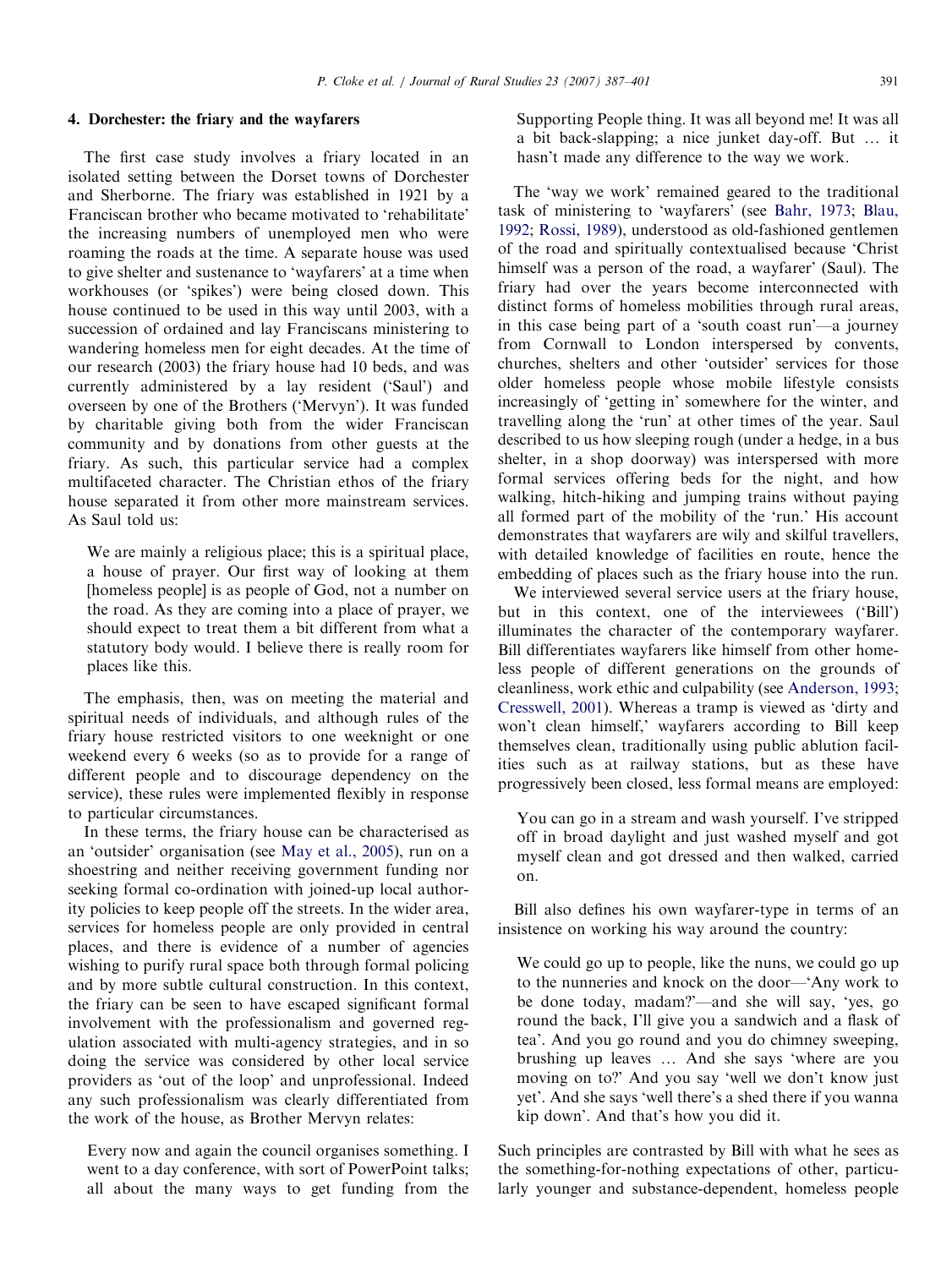which he argues can be discerned by charitable people in the countryside:

if somebody else went up and knocked on the door and say, the person is on drugs or drink, they would know the difference, because you can tell it, you can read it.

Part of this tell-able, read-able differentiation is the belief that wayfarers have been made homeless whereas other groups have made themselves homeless. Speaking of younger homeless people, Bill argues:

They've made themselves homeless, but the wayfarers didn't make themselves homeless. We were made homeless by government schemes or whatever.

These differentiations are significant in the context of the Dorchester priory house. Bill and other wayfarers recognise the countryside as their territory. Although acknowledging that many homeless people are spreading out from the cities into smaller rural towns, perhaps to escape from the harsh, drugs-orientated urban scene (Bill calls them 'country louts'), he maintains that deeper rural areas, which require walking through, remain the habitus of more deserving wayfarers, and therefore that facilities such as the priory house which are located in the deep countryside (requiring an 11-mile walk from the nearest main public transport) suit wayfarers' needs. The deep countryside therefore remains relatively safe and therapeutic, in contrast to the towns which he sees as increasingly risky in terms of aggravation both from local youths and from other homeless people, and where services are less and less suited to his needs. It is important to emphasise here that walking in the deep countryside is not viewed in any way as romantic by wayfarers like Bill. He talks about walking through the country as a way of 'putting yourself at peace with the world' but rather than peace of mind in a comforting sense he talks also of 'learning to blank everything out' as you walk, indicating that walking serves as a response to his feeling of exclusion rather than as a celebration of nomadism (see May 2000). Bill's life is a story of going from being in care, to being in prison, to being homeless. He sees himself as doubly excluded—his homelessness is a result of social exclusion, and the contemporary governance of homelessness no longer caters for him. Conventional hostels and shelters are increasingly designed to meet the needs of other kinds of homeless people. The friary house and others like it, represented one of the few remaining milieux-spaces which are geared towards the needs of wayfarers.

However, both the shrinking numbers of wayfarers and the changing nature of homelessness more generally have meant that facilities like the friary house are subject to changing demands and circumstances. Even these avowedly 'outsider' services are becoming implicated in the mainstreaming of how homelessness is encountered in rural areas. Both the geographical spaces and the institutional spaces of rural care are being significantly infiltrated by 'urban-style' homelessness and different kinds of socially excluded people. Brother Mervyn, for example, recognised a decrease in the flow of wayfarers at the friary house—''I certainly think that our numbers have dropped in comparison with the mid 80's. Less pass through here.'' As a result, serving the older generation of wayfarers who were often content to make their own way to the friary house had gradually been replaced with serving other groups of homeless people:

- Mervyn: Two years ago I went with the names of 280 people who had been here the year before, and we found that the average age was in the 50's.
- Saul: If you look at the average age now, though, look how young it is.

These shifting demographics reflect in part a shifting role for the friary house. Although not wishing to become more professionalised or wrapped up in the governance of service co-ordination, Mervyn and Saul recognised that their ministry was inevitably being impacted by changes to service provision elsewhere, and by the need to liaise with other service providers:

We liaise with all the housing agencies, with the council, with the hospital, with the mental health people, with all the people doing similar work to us, with privately-run and council-run hostels in Dorchester and Weymouth, with night shelters in Yeovil, Rough Sleepers Initiative in Southampton, Salvation Army hostels ...'(Saul).

With nomination rights to hostels increasingly being claimed by statutory agencies, there is a tendency for onthe-edge services such as the friary house to be used to 'dump' homeless people with nowhere else to go, especially those whose support needs or behaviours make them 'difficult to deal with.' As Saul suggested ''we often get social services ringing us on a Friday saying 'I've got a person here I cannot get in anywhere.'' It is not incidental that such referrals are greatly more cost effective then finding bed and breakfast accommodation for the people concerned.

The friary house, therefore, became increasingly used to cater for younger homeless people, often suffering from addiction or psychiatric illness, who have nowhere else to go either because of the lack of other facilities, or because they have been banned from those facilities. This change led to friction between wayfarers and other homeless people, and between service users and the religious and 'dry' ethos of the friary house. Interviews with younger homeless users of the house reveal that the character of the service, and its ethos, are both well known and acceptable to potential clients, and indeed that the friary house forms part of the advice given to homeless people by other agencies:

Someone said, go to the friary, it's good, but don't take the piss or get pissed up there. If you take the piss in this kind of place, someone will go 'I love you, but fuck off'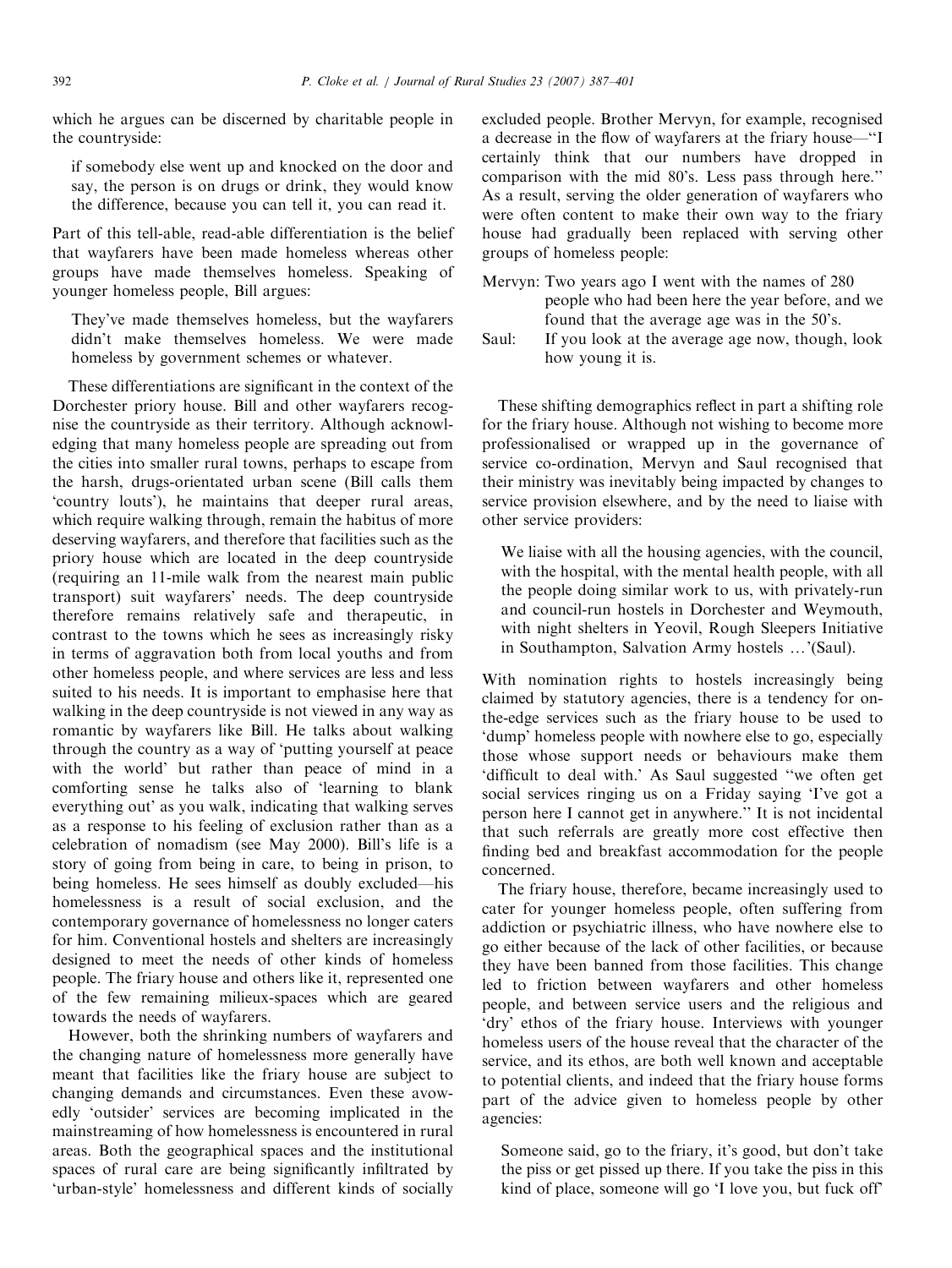and does it in a way which is proper. (Nick, a 38-yearold ex heroin addict and dealer)

They don't have to tell you the rules. There is an expectation obviously, because of the place it is ... you respect the fact that they have chosen this way of life. They do treat you like an equal, which you don't get very often do you? (Ray, a 24-year-old alcoholic)

Nevertheless very inebriated users were turned away; even an end-of-the-line service will have its patience exhausted in such circumstances, and to be turned away from the friary house would often necessitate a recognition that it was time to move on to a new area altogether. As Saul sometimes related to people leaving the house, 'you might have to face the fact that you have drained this place (meaning this rural area) and you're too well known, and you're not going to get back in the system here.' From being a stopping-off point for traditional wayfarers, then, the friary house began to become a stopping-off point for homeless people with nowhere else to go in an area whose statutory and charitable capacity exhausted. This in turn changed the nature of the service, and in December 2003, the friary house closed its facilities for homeless people, partly because of waning demand from wayfarers, and partly because it could not cope adequately with the support needs of its new clientele, many of whom had mental health problems requiring specialist service provision which is beyond the scope of the organisation.

#### 5. Bodmin: the hostel and the transients

Our second example of a rural service for homeless people is a large but anonymous house in the Cornish market town of Bodmin (population 3500). Since the mid-1980s a local charitable organisation—St Petrocs Society has been developing a response to homelessness in and around Truro. Beginning in the basement of a church, it has increased its scope through the purchase of additional properties for conversion to 5–6 bed hostels, each with a manager on site during working hours, and through the employment of outreach workers. Each project is supported by a local group of 'friends,' and in the case of Bodmin the recognition of a suitable hostel property, and much of the necessary funding came from locally galvanised support, reflecting a perception articulated by a St. Petrocs outreach worker that there are anything 'up to 20–30 people out there somewhere,' sleeping rough in the surrounding countryside. Although the ethos of the St Petrocs Society centres on principles of Christian acceptance, and the involvement of many of the friends is faithmotivated [\(Cloke et al., 2005, 2006\)](#page-13-0), each of the hostels takes on a local character, in part associated with its location, and in part with the (often secular) approach of the manager concerned. Bodmin's history as a small rural centre was interrupted by expansion through London overspill in the 1980s, a change which extended the housing base but which increased pressure on local labour markets. As important, Bodmin has a specific and enduring history of care, as a manager of the hostel ('Jim') told us:

Bodmin has had a psychiatric hospital for over 200 years, and there's been some form of hostel, from a leper colony upwards, for over a thousand years. So its got a historical culture of people with a lot of mental illness perhaps spending a long time in hospital, and then wanting to resettle in the town they've become used to.

This history demonstrates a place which has become used to the presence of needy others in its midst, and more concretely has meant that many 'local' users of the hostel have experienced mental illness and are going through a period of personal rehabilitation prior to living on their own (see [Philo et al., 2003](#page-14-0)).

Although the criteria for release of funds under the Homeless Action Programme (HAP) are thought to work strongly against this kind of area, where the rough sleeper counts are necessarily low, the St Petrocs organisation has over the years become increasingly professionalized. Jim explains:

Over the years, the needs of people who are homeless, and the numbers of them, and the way that you would define homelessness in a more professional way, has meant that we've had to formalise the work we're doing.

The new governance of homeless services impacts on the work of St. Petrocs in two ways. First, and ironically, the HAP has added to the workload of hostel staff and associated outreach workers because the assertive approach taken by HAP-funded contact and assessment teams in nearby urban areas has served to displace some people to sleep rough in the surrounding small towns and villages. Secondly, the old 'open access' style has been replaced by strong co-ordination with local authorities for whom St Petrocs is the only provider in the area. Although core funding remains reliant on charitable giving, the general manager ('Simon') indicated that not only has RSU and local authority funding been acquired for new outreach projects, but that the organisational structure has been 'radically overhauled' with the management committee now consisting of a wide range of multi-skill professionals. With the onset of 'Supporting People' legislation (see [May et al., 2005\)](#page-14-0) the organisation is again having to react to changing circumstances—as Jim concedes:

Not necessarily that we have to change very much at all, but the way we seem to be thinking about it has got to change.

The wider area served by St Petrocs consists of 80,000 people scattered over  $400 \text{ mile}^2$ , with the largest town having only 12,000 population. Such rural localities are illserved by headcounts of homelessness—much homelessness is sufficiently hidden to resist such counts—and present considerable difficulties for service providers, not least in terms of actual costs incurred by mobile outreach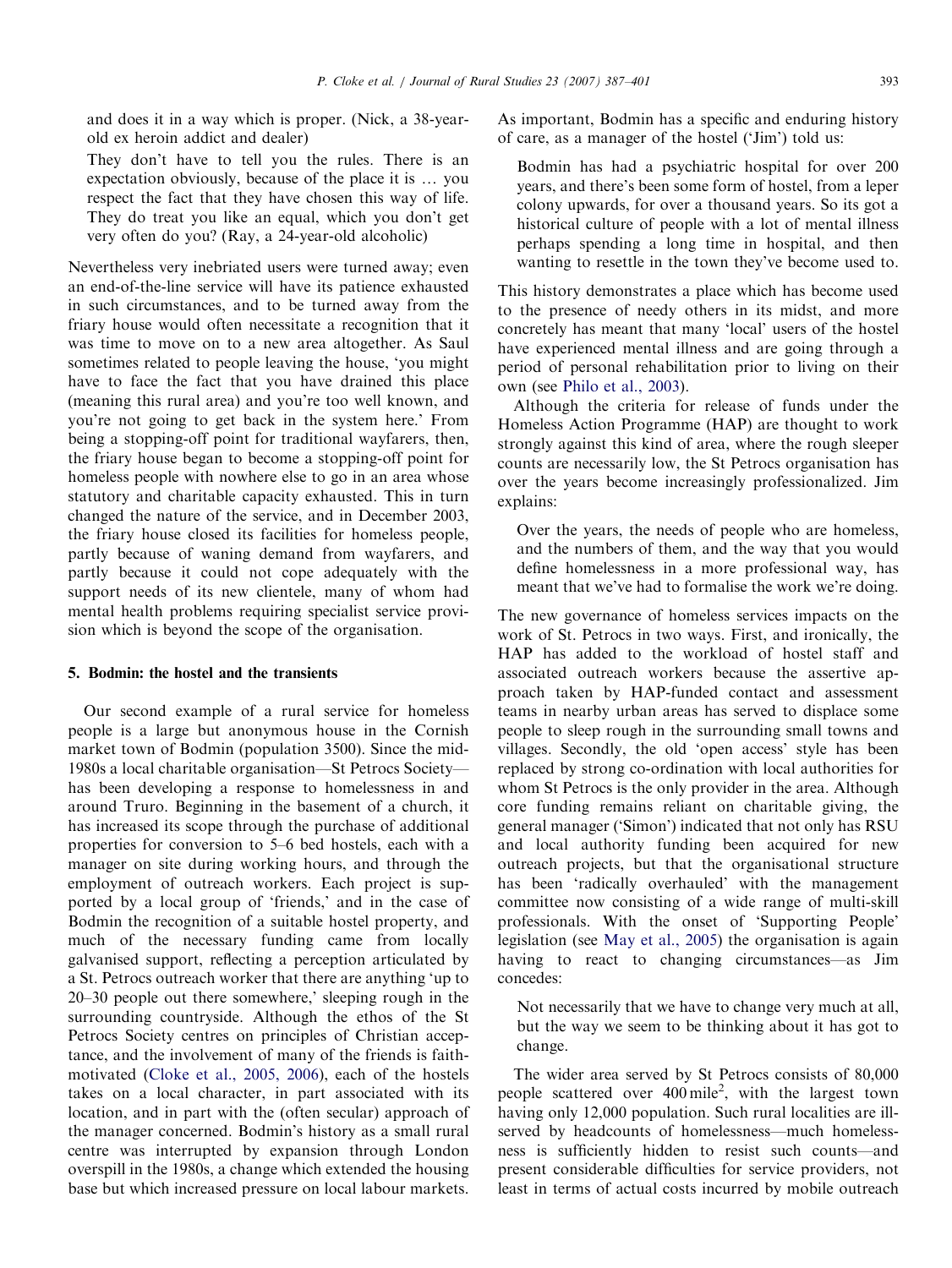services which far exceed the standardised cost assumptions inherent in RSU funding. Jim admits:

It's almost impossible to say how many there are at any one time. What we can say is that on any given day we're probably working with 120 different people.

Managers do, however, recognise a distinction between largely hidden forms of local homelessness, and more transient homeless people whose problems come to light at times of crisis. Another manager, 'Jed' suggests

There's a lot of what they call "homeless at home" ... people who are in a crisis are often supported by people in their own families. There's an awful culture of 'sofa surfing' amongst friends ... month-in, month-out [that] never really gets flagged up with social services or wealth of job centres  $\ldots$  There is also a large number of people who ... like the transient lifestyle, but do get into crisis every now an again through substance misuse or mental health or just a physical problem. Then they ... start getting flagged up.

Interestingly there is little evidence of prejudice against non-local homeless people here in terms of who is granted access to the hostels. Indeed there is a recognisably seasonal division between service users:

Over the Christmas period up to spring, the vast majority of people who come to us have a local connection. They've either lived here a while, used to live here, were from here, have family here. In the summer there's a huge transient influence. (Jim)

Our interviews, undertaken in the summer months reveal that the Bodmin hostel was serving a range of transient men who had endured some particular crisis of homelessness. 'Harry' was 45 years old originally from Manchester and had been living in the hostel for four and a half months. A drug addiction led him into homelessness and he then found his way through a range of different urban hostels:

when I left Manchester, I went down to Plymouth, Plymouth to Bristol, Bristol to Weston Super Mare, to Taunton, back to Knutsford in Cheshire—things didn't work out there, smack city—back from there to Taunton, and then here. Well I went to the office in Truro and I was in a night shelter (in Cambourne) for twelve nights.

Harry's transience was mobilised by hitchhiking up and down motorways and seeing where he finished up. Eventually he decided that a move to rural Cornwall would get him out of the heroin scene.

So the only way to try to sort it out was to get out of it, and that's what I did. But I went to Newlyn, which was a big mistake—there's more drugs in Newlyn than $\dots$ .

So he ended up in Bodmin, in a space of care sufficiently intimate yet visible that he had maintained a regime of selfdetox for at least 2 months.

Des' journey to Bodmin was less complex. A 49-year-old homeless man with a self-confessed 'severe drinking habit' he had lost his job in Oldham some 8 weeks previously, and with no local family connections to rely on he decided to head towards Cornwall:

I'd always heard about the surfing and all, and I've always fancied doing it, so I thought I'd give it a go, so I was in Newquay for about two weeks.

Des' search for accommodation led him to a referral process which resulted in access to the Bodmin hostel which he regarded as ''like a stepping-stone from, I suppose you could call it, off the street, to here, to finding your own place.'' The hostel prohibits the drinking of alcohol, and Des has acceded to this rule, reporting that ''I've not had a drink since I've come here.'' Although it would be unwise to suggest overly romanticised connections between rurality and addiction therapy, living in 'quiet' Bodmin seems to have contributed to decisions made by both Harry and Des to address their respective addictions, and points to a therapeutic role for rural-based facilities of care [\(Gesler, 1992\)](#page-14-0).

Another user of the Bodmin hostel service was 'Keith' a 32-year-old born in London, with a history of living on the streets and in squats, and latterly of journeying around as a 'traveller' (see [Halfacree, 1996;](#page-14-0) [Hetherington, 2000;](#page-14-0) [Lowe](#page-14-0) [and Shaw, 1993\)](#page-14-0). Although 'traveller' can represent heterogeneous attitudes, practices and lifestyles, Keith regards the core of travelling to be a journey of transience towards the new:

I suppose a traveller is someone that wakes up in the morning and thinks, right, what new place am I going to today? And that is my attitude every morning.

Keith describes his history as one in which ''I've never been homeless, but I've always been homeless.'' For several years he followed well-worn routes of mobility around Kent, Worcestershire and Wales working in agriculture settings associated with hops, apples, daffodils and Christmas trees, and living in the back of cars, caravans, vans and at one stage owning his own coach. Reflecting on this experience, he differentiates strongly between 'the real traveller people' who 'keep the cogs of society greased' because of their willingness to work, and 'parasitic' 'homeless' 'families' who appear to adopt the traveller lifestyle but are regarded by Keith as 'spoiling what we have.' As with the wayfarers of Dorchester, then, there is a claim to authenticity here, in contrast with the perceived culpabilities of other homeless people. Keith's sojourn in Bodmin (he had only been there for 6 days) came as a result of decision to try a different form of lifestyle:

I've seen a lot in my life, and I've just had enough. It's time to ... take a back seat, slow down, do something I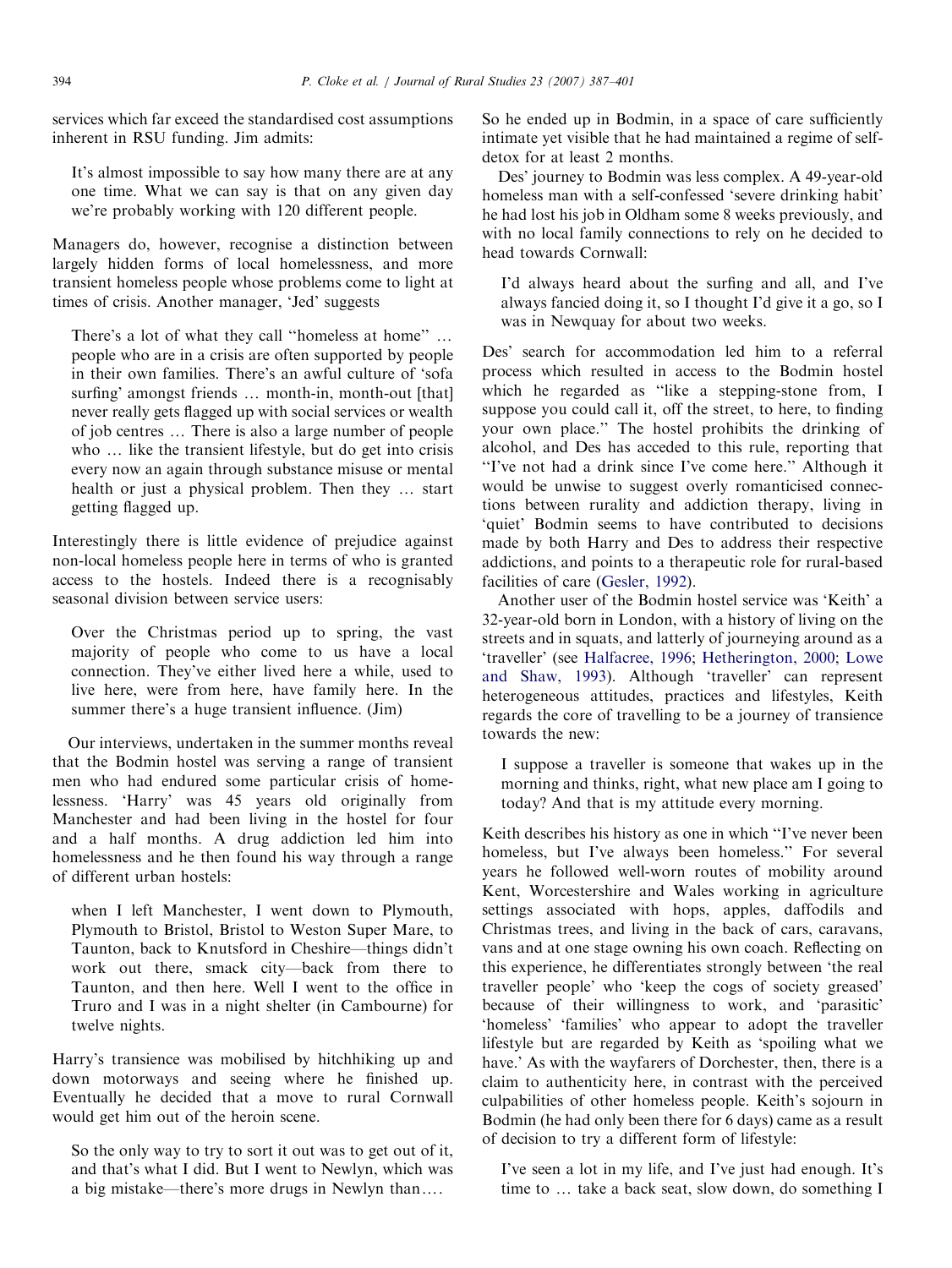haven't done before, and see what being straight does, and live in a house, live in  $\ldots$  the concrete jungle.

Such decisions are rarely straightforward, and Keith's transition to a 'straight' life living 'in the concrete jungle' is taking place over a number of years and still involves dreams of buying a coach and travelling around Europe. However, he told us of a number of factors in his current situation, which he found helpful to the process. For example, he enjoys the 'Cornish attitude' which he finds suitably laid back—'they let you do what you want, they let you be you.' He values the 'solitude' of a rural area, which is recuperative from the negative attributes of cities which he has experienced but wants to move away from. And he appreciates the values expressed through the hostel, its management and its organisation. This seems partly to be a response to the local management style—the manager has lived a traveller lifestyle in the past and Keith responds well to the resultant environment:

This is definitely one of the better organisations ... it is run road rules, traveller style. It's run by an ex-traveller, it's not textbook.

There is a strong sense here that Keith feels understood and accepted in a way which he finds untypical of some other service settings he has experienced. Part of this acceptance reflects how the ethical positionings of the organisation are performatively brought into being (see [Conradson, 2003\)](#page-14-0) in the everyday life of the hostel through the style and experience of its manager, who is an ex-traveller.

I like this, because there's a lot of love here  $\ldots$  it's not done for the wrong reasons, it comes from the heart here, you know, it's not done from the pocket, or for the pocket ... as other places are. This is done from the heart ... it's just done because it can be done.

Keith's experience suggests that the Bodmin hostel has been able to maintain some form of independent charitable ethos despite pressures to professionalise, and that the capability for a small intimate facility in a 'quiet' place to be run with rules, and heart, but without the pressures of Christian or secular proselytising, represents good practise of post-secular care (see [Cloke et al., 2005\)](#page-13-0) in a rural location. St Petrocs represents an insider organisation, which has nevertheless been able to maintain its own ethos and management style, which has proved particularly effective for these kinds of residents, especially given a setting which is perceived as therapeutic by those residents.

## 6. Scarborough: the advice centres and young homeless people

Our third illustration involves Scarborough, a sizeable town (population 106,000) serving an extensive rural hinterland in NE Yorkshire. The manager of one significant non-statutory agency in the town provides context about the attitudes towards homelessness therein:

It's a seaside resort, it's a holiday town, it's a tourist attraction, and the vast majority of people in positions of power spend most of their energies in promoting that aspect of the town. They certainly don't want people's problems in the town, and if we have them they don't want them to be seen, because it ruins the nice clean holiday town image ... the way that statutory agencies work [is]  $\ldots$  reminiscent of the ways statutory bodies worked in the 1960s. ('Caroline')

Interviews with statutory and non-statutory service providers paint the picture of an entrepreneurial town where the provision of emergency services for homeless people is discouraged as being detrimental to the image of a prosperous seaside resort, and where the context of a local authority seemingly out of touch with the modern welfare consensus has resulted in fragmented forms of charity and philanthropy struggling to produce local spaces of welfare. Accounts of the post-industrial city (see [Adams, 1986;](#page-13-0) [Hubbard and Hall, 1998](#page-14-0); [Marshall, 2001\)](#page-14-0) trace how places reflect the push towards a post-industrial and entrepreneurial logic, and how in the city context, these changes are accompanied by similar shifts in welfare provision to a more entrepreneurial and post-welfare model. In Scarborough, the promotion of place image and touristic entrepreneurship has not been matched by a parallel transformation of welfare systems, which have remained until recently rooted in traditional models of local state power. Officers of the local authority acknowledge that restricted ability to house single homeless people:

If a single person went on our register and they'd got very high needs, perhaps no fixed abode, moving around friends, got very high points, it's time to say that ... it may be a long time before we can help them. ('Mike')

They operate on the understanding that ''counts have reflected very small numbers if any of rough sleepers'' (Mike) and that the vast majority of their applicants are

homeless but not necessarily roofless, and it may well be very short-term, temporary, for a few nights until they can sort something else out. (Leigh)

Accordingly, national measures such as the Rough Sleepers Initiative have not impacted tangibly on the town largely because to apply for RSU funding would be to admit the existence of a homelessness 'problem' which might in turn contradict the logic and images of tourist entrepreneurism.

Instead, services for homeless people have grown through particular individual and organisational initiatives. Largely inspired by the vision and work of one woman—'Linda'—who had dealt with the consequences of youth homelessness while working in the local Youth Enquiry Service, a video was made to portray graphically the existence and conditions of homelessness in the town. The local inter-agency Housing Forum then put together a steering committee (where again Linda was a formative influence) to seek charitable funding, and a grant from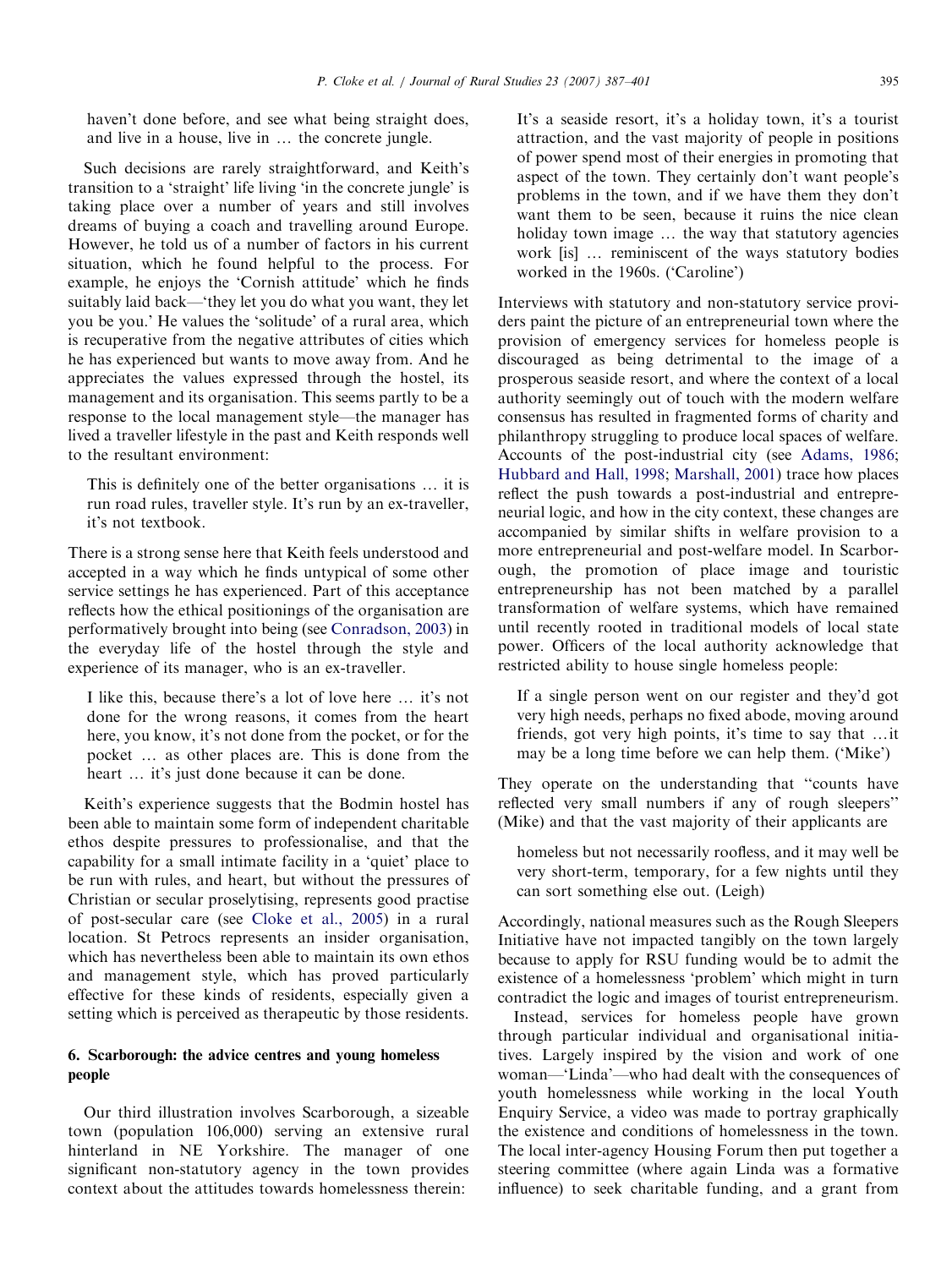Comic Relief led to the establishment of Home and Dry in the early 1990s. Starting off as a drop-in and advice centre for young people aged 16–25, this non-statutory organisation began to expand its activities into what it perceived as gaps in the service infrastructure for young homeless people. Linda persuaded the Foyer Federation for Youth to establish a small foyer (accommodation which acts as a halfway house between supported and independent living) in the town, which was subsequently taken over by a local housing association which is currently extending the foyer project in two further stages. Home and Dry retain a significant involvement in the management of the initial foyer, and have more recently secured a range of funding to make a small number of flats available to young homeless people in the town.<sup>2</sup>

The ethos of Home and Dry is principally one of professional service. Linda told us:

I have very very strict policies, procedures, codes of behaviour and standards that I expect every single member of staff in this organisation to meet. I want a quality service and I want it to be the best ...

Accordingly, Home and Dry uses trained paid staff rather than volunteers, and prizes its local organisational presence even to the extent of active participation in town centre management and regeneration, thereby charting a sensitive political pathway between service provision and alignment with the post-industrial push towards image-based town centre renewal. Home and Dry effectively deals with a client group (16–25 years old) which the local authority are unable to help. Linda, speaking of the organisation's relationship with the local authority, told us ''certainly they're quite glad we're here—we take a lot of responsibility off them." Here, then, is a local non-statutory organisation that assumes considerable localised power due to the absence of local authority led initiative in the homelessness sector, although there is evidence that this role is fraught with potential tensions not least with the local authority itself.

In 1997, a further initiative emerged from the local Housing Forum reflecting the lack of service response for homeless people over the age of 25 in Scarborough. The initial idea was to establish a 'Winterwatch' scheme using funding from the national homelessness charity, Crisis, in conjunction with establishing a new local accommodation facility for homeless people to be run by the national organisation Emmaus. However these plans were foiled by extremely strong local reaction against the setting up of an Emmaus centre in the area, as a result of which a new charity—Scarborough Homeless Support Services (SHSS)—was formed in 1998 to co-ordinate short-term emergency accommodation (usually in bed and breakfast establishments) for rough sleepers under the Winterwatch scheme, and to provide drop-in and advice facilities for homeless over 25s. Initially the initiative appears to have been hampered by unclear objectives stemming from the fragmented interests of different members of the management committee, many of whom were faith-motivated. More recently, a paid manager has been employed to bring greater professional standards to the work of the organisation. SHSS now receives funding from a range of charitable giving, as well as from the local council and from the homelessness charity Crisis. However, the organisation works out of unsuitable building space, and needs to rely on volunteers to carry out its work. Moreover, the absence of direct access hostel accommodation in the town means that SHSS have to rely on the goodwill of local private sector landlords. Caroline, who manages the service, told us:

90% of our clients live in bed and breakfast and guest house provision. In Scarborough we have people that have lived in bed and breakfast for 20 years.

This situation is highly vulnerable to any legislative phasing out of government support for bed and breakfast accommodation as a method of permanent living.

Homelessness in and around Scarborough predominantly concerns local people or those with local connections—the lack of emergency accommodation and analogous services for rough sleepers means that the town is not attractive to in-migrant homeless people. The local advice centres therefore serve local young people, including a significant proportion of young women. 'Heidi' for example is a 17-year-old local woman who left home at 16 because of irreconcilable differences with her parents. She was helped by Home and Dry to gain access to the foyer for 6 months after which she was able to return to live with her parents while she waited to be allocated one of Home and Dry's local flats. Her experience of the foyer was difficult, reflecting the visibility and stigma of homelessness for a local person in a small town:

when I moved in there, I lost all my friends because they thought I was taking drugs, that I was injecting, because of the image that it's got...

Heidi also found the foyer's rules to be restrictive, and that financially the payments for rent and services in the foyer left her unable to afford any luxuries. However, her continuing use of Home and Dry's drop-in led her to undertake further education training and part-time employment.

A similar story emerges from 'Corinne,' another 17-yearold woman who was living in the foyer. After suffering domestic violence in her home in Scotland she moved to Scarborough at the age of 15 to live with her sister. When the relationship broke down, she was put in contact with Home and Dry having been told by the local authority that they were unable to help. After a temporary stay in bed and

<sup>&</sup>lt;sup>2</sup>Our research was conducted prior to the inclusion of 16 and 17 year olds in priority need categories for statutory homelessness. The role of Home and Dry is now even more important in providing the local authority with a means of fulfilling their obligation to house these age groups.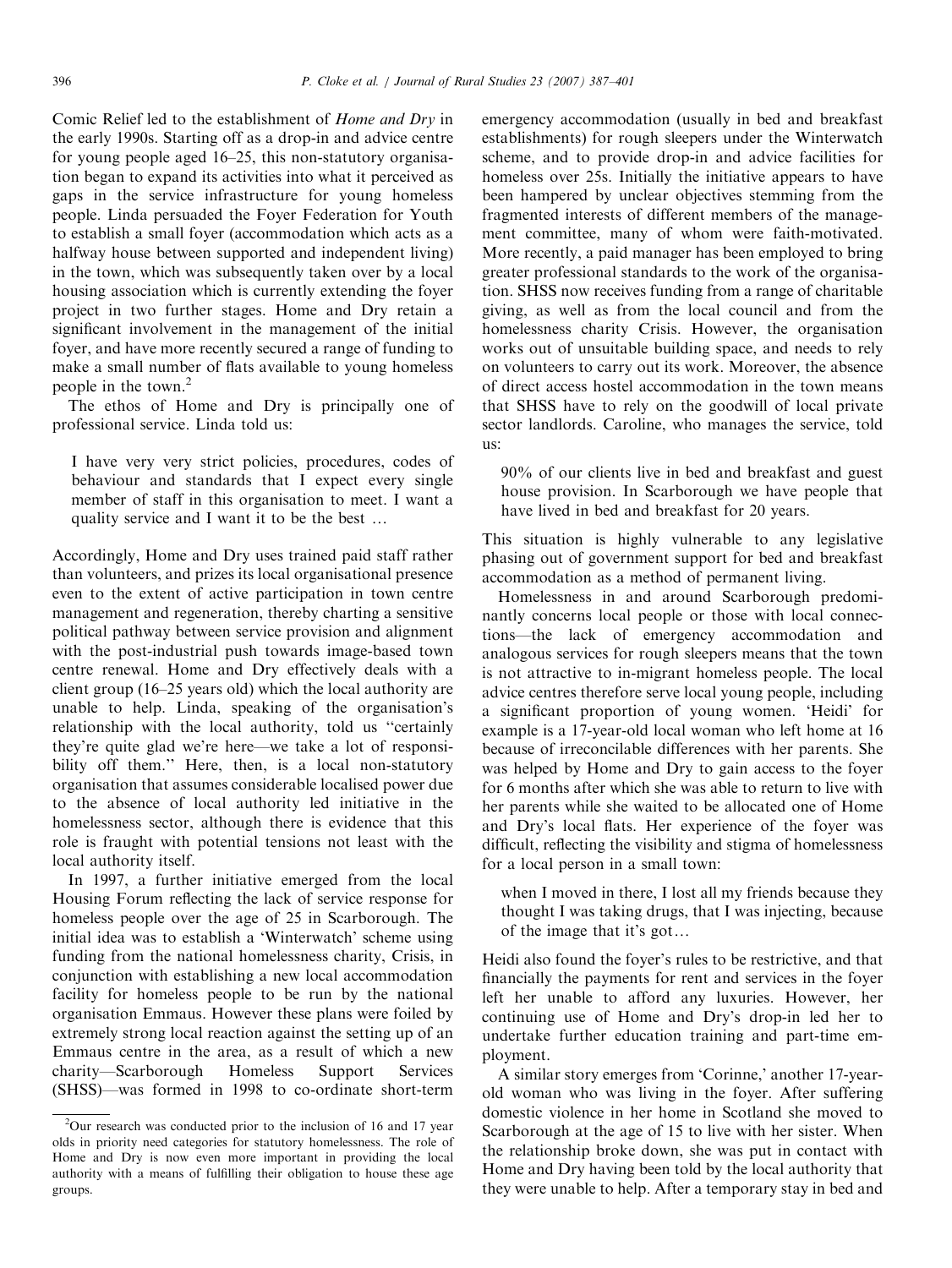breakfast accommodation, Corinne was accepted into the foyer. Her positive reaction to the care she received there is evident:

Well actually it was quite good ... You get the support; there's your action plans and they check to make sure that everything's okay. They got me into training and I started Life Skills training programme ... They do work placements to get you into another job ...

Corinne maintains her contact with the drop-in service:

I usually come in every day after training, 'cos you get your meals as well  $\ldots$  come in to see if everyone else is here. There's always activities ... there's barbecues and trips out to the beach, and golf, and things like that so we come in every day.

For Heidi and Corinne, Home and Dry offers a wideranging set of responses to the homeless experience of young people unable to depend on family support. However, Home and Dry also offers support for young women whose homelessness is complicated by addiction. 'Wanda' is a 22-year-old woman, born in Scarborough and "on drugs since I was thirteen." She ended up rough sleeping at the age of 16, after falling out with her family and succumbing to chaotic drug addiction:

I was always in trouble with the police, and I just couldn't get on with my mum, and carried on taking drugs, and it just got stronger—drugs like amphetamines and heroin—and I just ended up being on the streets through it all.

Wanda was allocated a place in the foyer, but transgression of rules caused by her drug-fuelled lifestyle led to her being evicted, at which point she was rough sleeping and engaging in ''survivalist crimes'' [\(Carlen, 1996\)](#page-13-0) which led ultimately to periods of imprisonment. During her last spell in prison she underwent a 9-day detox, and on her release Home and Dry brokered a return to her parental home whilst waiting for local authority accommodation which has become possible as she has been placed on a priority list due to contracting hepatitis through her drug use. Wanda's stay highlights the precarious nature of Scarborough's emergency accommodation provision. Having fallen foul of the regulations under which the foyer is operated, there were few options other than a return home to prevent a return to living on the streets prior to house allocation.

People over the age of 25 and experiencing homelessness will often have had a longer history of service needs. 'Karen' aged 26 and born in Scarborough was helped by SHSS into local bed and breakfast accommodation. Her history of being in care, violent relationships, mental health problems and drug addiction is all too familiar amongst homeless people, as is her pattern of mobility, first to Leeds and then to London, seeking out places where emergency facilities were available. Karen returned to her hometown thinking that ''it's quite easy to get a place if you've got

money to get a bond.'' However she and her partner slept rough in Scarborough for 2 weeks before getting in contact with SHSS:

we was sleeping at, it's called a Spa, and it used to be an outdoor swimming pool, where the chalets are, I used to sleep in them. And then we came down here to the day centre and that's how we got our B&B .... If it wasn't for these [SHSS] I'd still be on the street 'cos there's no other help apart from this.

Like Home and Dry, SHSS is playing a crucial role in supporting local homeless people in Scarborough. Even with her health problems, Karen has been told to expect to wait at least 6 months before local authority accommodation becomes available. The context of local authority allocation of housing stock is highly significant here. Linda from Home and Dry asserts when discussing the issues faced by young homeless women that

If you were in Middlesborough and you went to the local authority and asked for a council house you'd have the keys by this afternoon.

The implication is that in Scarborough, the local authority's definition of vulnerability is very different from elsewhere (not least because of a lack of suitable housing stock) and serves to exclude young single women such as those discussed above. In such circumstances the role of non-statutory advice centres is to provide make or break support in the absence of statutory recognition and coordination. In this example, 'insider' organisations have forged a local response to homelessness despite a difficult environment in terms of local authority strategy and involvement. Although there are signs of change in this context, the conflicts between promoting the place virtues of a seaside resort, and accessing all available resources to deal with the needs of homeless people remain highly politicised. As a result, the therapeutic landscape of Scarborough for tourists is in opposition to the potential provision of therapeutic places of care for homeless people. The needs of 'deserving' cases are being met thanks to strong interventions from the non-statutory sector, but for others the only supportive infrastructure is the local network of bed and breakfast places, which can be inaccessible during the summer, and at best represent unregulated and potentially problematic spaces of supposed care.

#### 7. Conclusions

How, then, do these rural service providers and users interconnect with contemporary governmentalities and mobilities of homelessness? By choosing to include smallscale, rural-based or rural-serving homeless places in our research we beg questions of the geographical unevenness and marginality experienced in the frostbitten extremities of the hand of welfare policy. Each area is disadvantaged by rough sleeper count mechanisms from claiming an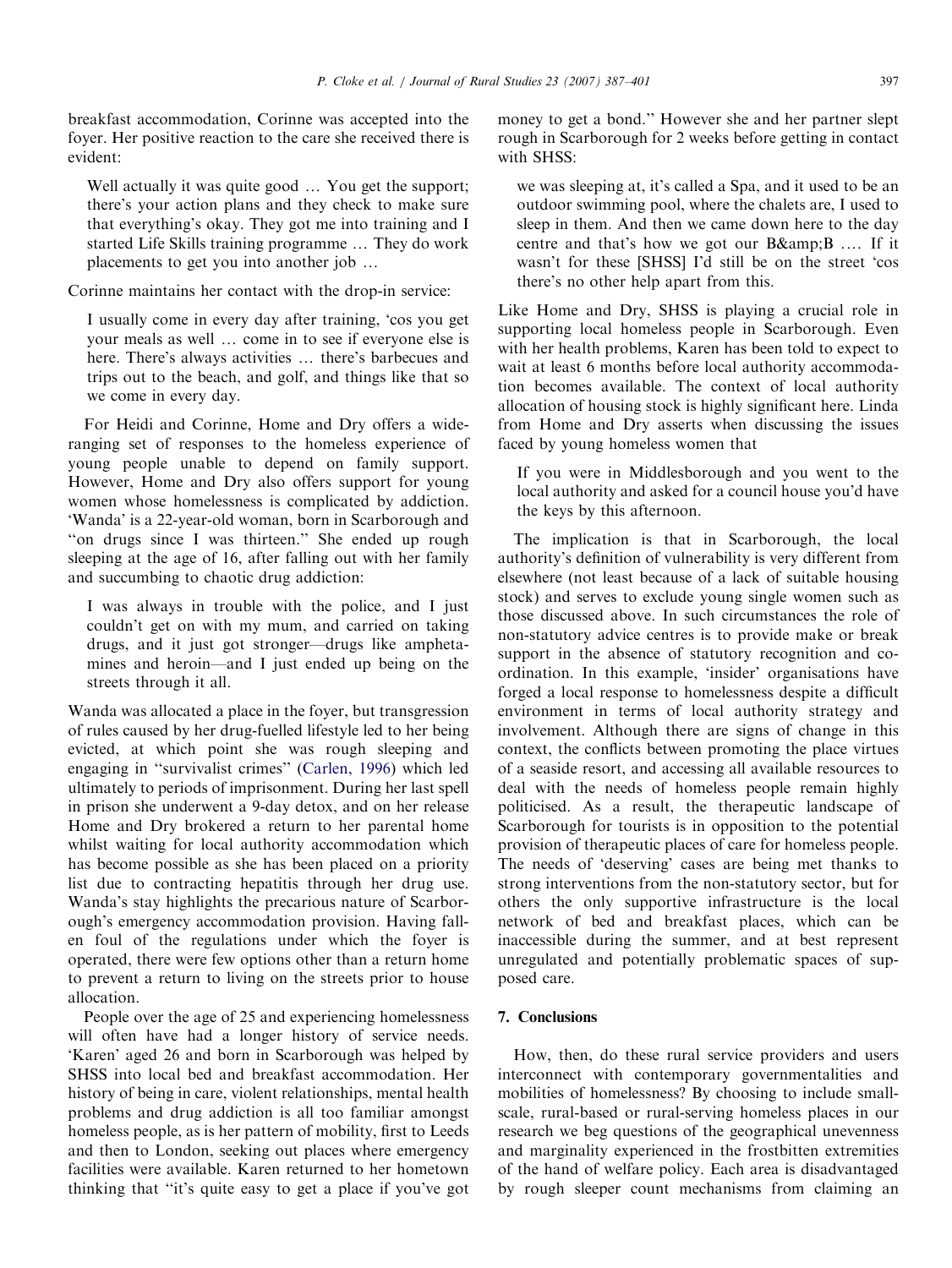unambiguous problem of rough sleeping, yet each displays clear evidence of homelessness. Although care should be exercised in generalising from these case studies, we suggest that rural place characteristics and linkages, though differing from place to place, certainly influence particular co-constitutions of problems and responses to homelessness. Aside from minor references to rural areas as potential workplaces (in agriculture and fishing) two strands of rural characteristics serve as significant context in these studies. The first suggests that rurality offers a place of escape and of potential therapy. For example, in references to escaping the drug scenes of big cities, or even notorious smaller towns, interviewees relate the potential of dealing with addiction in smaller, quieter places, where individuals can be known but not rejected, and where druguse or alcoholism may be more intensely visible and therefore controlled. This is not to over-romanticise a rurality that is clearly not immune to the everyday presence of addictive substances ([Hyde, 1997\)](#page-14-0), but it may be to indicate some therapeutic potential in rural places ([Philo et](#page-14-0) [al., 2003](#page-14-0)). The second strand is one which associates rurality with leisure, although here the perceptions of a laid-back surfi-culture in Cornwall, where homeless people felt able to articulate their individuality and difference, contrasts strongly with the equally touristic but distinctly less accommodating vibes in the seaside town of Scarborough, where purification of place and resistance to homeless services have been evident. Rurality is also significant in terms of its place in wider linkages of transience. It offers the natural habitus of the 'deep' countryside for wayfarers fluidly travelling their 'routes' and it contains key cultural and even spiritual waymarkers for new age travellers in their search for the new and the natural.

These characteristics of rurality reflect ways in which countryside locations can exert an attraction to in-migrant homeless people, or people who become homeless subsequent to their in-migration. For people who become homeless in their own locality, rurality presents the potential security of a known 'home area'—a place where initial reliance on friends can lead on to contacts with local advisors and potentially to local resettlement. Where no such local advice services and move-on accommodation exist, out-migration to larger, service-rich, places becomes far more likely. Rurality also offers a sense of secure place to come back to—somewhere it is possible to be helped with the necessary bond for taking on a new flat, for example, once the out-migration option has been explored and found wanting.

The particularities of rural places are matched by distinctive historical, political and organisational circumstances at the local level, which have been influential in the specificities of service provision emerging in these places. So, the friary house, for example, represented more than 80 years of local provision for homeless men, and its existence and position in the contemporary landscape of provision is specific to that historical record of service. Similarly, the recent service initiative in Bodmin appears to benefit from

an historic presence of other (psychiatric) forms of service provision in the town, a presence which has brought an enduring familiarity with the proximity of needy 'others.' In Scarborough, by contrast, there is an apparent absence of service history, which could be interpreted as a history of denial or spatial purification in order to protect the town's tourist image from being supposedly compromised by otherness. Politically, it can be argued that the case studies each represent 'outsider'-status services, but there are important differences here within a range of places where the reach of central government funding and regulation appears limited or absent. For example, there is contrasting local government initiative at work here, ranging from a seeming absence of modern welfare consensus in Scarborough, with the result that the development of Home and Dry has effectively served to take over some of the responsibilities of the local council, to the more interventionist local authority regime in Cornwall where local organisations are being drawn into varying degrees of joined-up local strategies. Organisational circumstances are influenced significantly by individual innovation—witness the role of particular individuals in setting up services in Scarborough and Dorset—which appears formative in any explanation of why services are developed in these particular places, but not others. However, the characteristics of those services are at least partly formed by the ethos of individuals and organisations concerned, with the faith-based ethos of the priory house contrasting with the ethos of professionalism spoken about at Home and Dry. Interestingly, it appears that the influence of ethos can change over time, with the faith-beginnings of organisations such as St. Petrocs appearing to be subject to transforming discourses of professionalism.

These place and organisational characteristics combine to contextualise the development of particular spaces of care in these marginal rural locations. Other factors also matter—the state of the built infrastructure in SHSS, for example, appears to hinder the comfort capacity of the service and thereby seems likely to influence the social relations of care concerned (see [Garside et al., 1990\)](#page-14-0). However it is clear that distinct spaces of care are performatively being brought into being through, for example, the faith-ethos, acceptance and dignity of the brothers at the friary house, the high-energy professionalism and involvement of managers at Home and Dry and the traveller-savvy atmosphere achieved by the particular experience of a manager (himself an ex-traveller) at St. Petrocs in Bodmin. In each of these cases, symbiotic relations are being achieved with the particular groups of homeless people concerned. Thus the brothers and lay Franciscans achieved a time-deepened affinity with, and 'heart' for, the dwindling band of wayfarers, and had to adjust to their new role as receivers of homeless people being 'dumped' out of other institutions and with nowhere else to go. The original vision of acceptance remained but it was being increasingly morphed into the contemporary circumstances of last resort at the end of the line of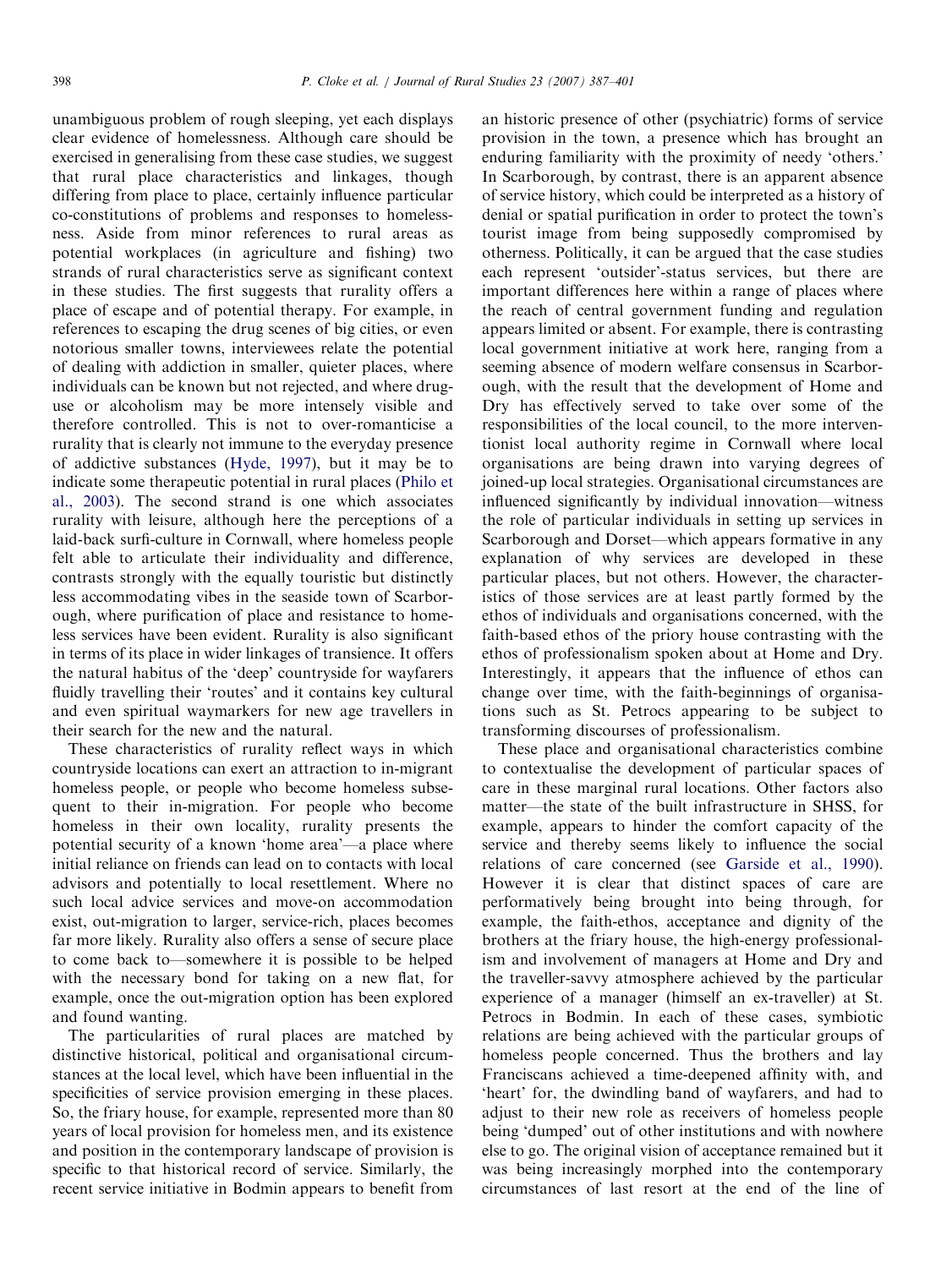<span id="page-13-0"></span>exclusion. Ultimately, the organisation was simply unable to meet the specialist needs of those who were being dumped on its doorstep, and the closure of the friary house suggests that its role as a space of acceptance was overrun by the nature and magnitude of the needs of its new users. The appointment of an ex-traveller as manager of the Bodmin hostel chimes with providing the necessary grasp of the needs of transient non-local service users. Rules are upheld in the hostel, but a place of potential acceptance and rehabilitation is created in an atmosphere of increasing service professionalism. Young homeless people find their needs met in a highly personalised yet professional advice centre that is able to offer some real hope of move-on accommodation in Scarborough, due to efforts to collaborate with resource-rich insider organisations such as the Foyer Federation. There are chimes here with [Coles' \(1997\)](#page-14-0) idea of post-secular ethics, recognising charitable service provision that holds no expectation of reciprocity.

Of these examples, it is easy to see how the Bodmin and Scarborough services could benefit from increased central resources so as to bring an influx of capacity to the places concerned. The efficacy of any such inclusiveness, however, would depend on the accompanying regulatory regime, which could involve, for example, a redirection of focus away from both the non-locals in Bodmin and those young people in Scarborough who might not meet 'entrenched and vulnerable' criteria. Moreover, the social acceptability of local services could be disrupted if the scale of operations changes through such resource input. The friary house, however, is the service which is least compatible with new governmentalities of welfare ([Ling, 2000](#page-14-0)). Yet it, too, represented a valuable space of care, and it might be argued that similar kinds of services could remain part of the portfolio of rural homelessness services because of the importance of a caring role, which is immune from regulatory odium. Such service spaces will, however, find it difficult to survive if they are merely used as dumping grounds for the most needy and troublesome of homeless people who become excluded from the 'insider' service environment yet require the kind of specialist support which is only available from insider organisations.

The contemporary governance of the service providers and clients associated with rural homelessness is, then, currently highly fragmented and partial in terms of the reach of welfare policy into rural localities. There are certainly clear signs that existing non-statutory service providers are being drawn into elements of statutory control over their service delivery, and that the availability of small-scale finance, and wider expectations about the professionalism required for high-standard service delivery, represent incremental changes to the programmes of welfare delivery in places such as Scarborough and Bodmin. However, these signs can be overstated, and until centrally funded initiatives specifically reflect the needs of homeless people in rural areas, rather than consistently underestimating those needs, responses to rural homelessness will remain patchy and sporadic. Nevertheless, even within this context of neglect (see [Evans, 1999;](#page-14-0) [Robinson, 2003\)](#page-14-0) it is important to recognise at least two forms of emergent spaces of care in rural settings. Both those professionalised and professionalising organisations (such as seen in Scarborough and Bodmin), which might be regarded as working towards a more 'insider' role, and the seemingly old-fashioned 'outsider' charities (illustrated by the friary house which has not, in fact, survived), will be continuing to offer care to particular needy groups in the foreseeable future. Although the former might profitably be drawn further into the co-ordination and funding of contemporary governance, accepting the necessity of concomitant changes in the regulatory environment, we suggest that there will always be a place for specialist spaces of acceptance such as the latter, operating largely outside the reach of such governance, where those excluded from formal services can still receive care.

#### References

- Adams, C., 1986. Homelessness in the post-industrial city: views from London and Philadelphia. Urban Affairs Quarterly 21, 4.
- Anderson, I., 1993. Housing policy and street homelessness in Britain. Housing Studies 8, 17–28.
- Bahr, H., 1973. Skid Row: An Introduction to Disaffiliation. Oxford University Press, New York.
- Blau, J., 1992. The Visible Poor: Homelessness in the United States. Oxford University Press, New York.
- Brown, S., Casey, L., Dunbar, J., Firth, L., Grant, C., Randall, G., Turner, A., Williamson, D., Warner, D., 1996. Evaluations Of The Extent Of Rough Sleeping Outside Central London. Shelter, London. Button, E., 1992. Rural Housing For Youth. Centrepoint, London.
- Carlen, P., 1996. Jigsaw: A Political Criminology of Youth Homelessness.
- Open University Press, Buckingham.
- Clarke, J., Newman, J., 1997. The Managerial State. Sage, London.
- Cloke, P., 2006. Conceptualising rurality. In: Cloke, P., Marsden, T., Mooney, P. (Eds.), Handbook Of Rural Studies. Sage, London, pp. 18–29.
- Cloke, P., Johnsen, S., May, J., 2005. Exploring ethos? Discourses of "charity" in the provision of emergency services for homeless people. Environment and Planning A 37, 385–402.
- Cloke, P., Milbourne, P., 2006. Knowing homelessness in rural England. In: Cloke, P., Milbourne, P. (Eds.), International Perspectives On Rural Homelessness. Routledge, London, pp. 121–136.
- Cloke, P., Milbourne, P., Widdowfield, R., 2000a. Homelessness and rurality: ''out of place'' in purified space? Environment and Planning D: Society and Space 18, 715–735.
- Cloke, P., Milbourne, P., Widdowfield, R., 2000b. The hidden and emerging spaces of rural homelessness. Environment and Planning A 32, 77–90.
- Cloke, P., Milbourne, P., Widdowfield, R., 2000c. Partnership and policy networks in rural local governance: homelessness in Taunton. Public Administration 78, 111–134.
- Cloke, P., Milbourne, P., Widdowfield, R., 2001a. The geographies of homelessness in rural England. Regional Studies 35, 23–37.
- Cloke, P., Milbourne, P., Widdowfield, R., 2001b. Interconnecting housing, homelessness and rurality. Journal of Rural Studies 17, 99–111.
- Cloke, P., Milbourne, P., Widdowfield, R., 2001c. Making the homeless count? Enumerating rough sleepers and the distortion of homelessness. Policy and Politics 29, 259–280.
- Cloke, P., Milbourne, P., Widdowfield, R., 2002. Rural Homelessness: Issues, Experiences and Policy Responses. Policy Press, Bristol.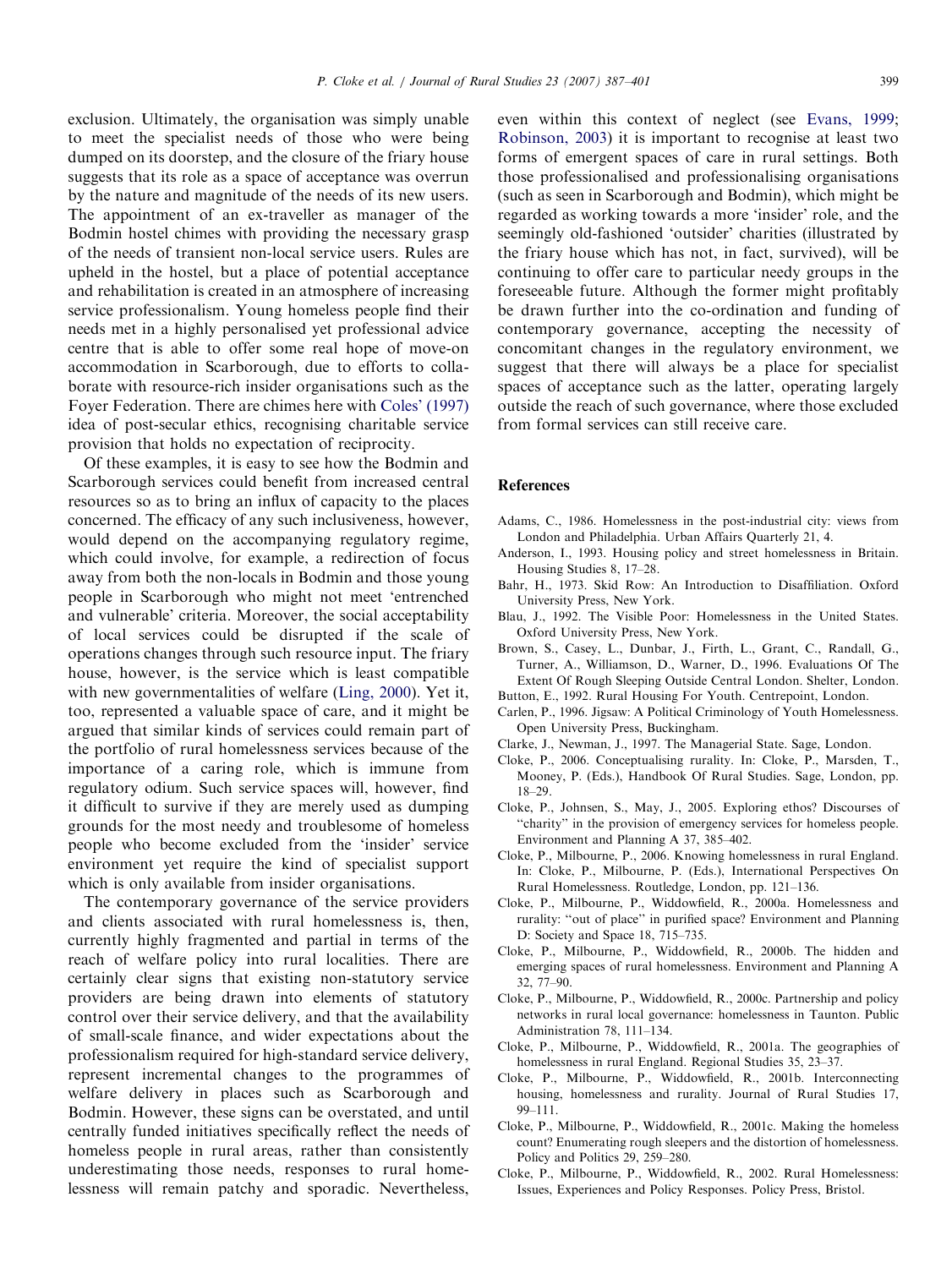- <span id="page-14-0"></span>Cloke, P., Milbourne, P., Widdowfield, R., 2003. The complex mobilities of homeless people in rural England. Geoforum 34, 21–35.
- Coles, R., 1997. Rethinking Generosity: Critical Theory And The Politics Of Caritas. Cornell University Press, Ithaca NY.
- Conradson, D., 1999. Voluntary welfare spaces in the city: the place of a community drop-in centre. Unpublished Ph.D. Thesis, School of Geographical Sciences, University of Bristol.
- Conradson, D., 2003. Spaces of care in the city: the place of a community drop-in centre. Social and Cultural Geography 4, 507–525.
- Cooper, R., 2001. The intersection of space and homelessness in Central Auckland. Unpublished MA Thesis, Department of Geography, University of Auckland.
- Cresswell, T., 1996. In Place, Out of Place: Geography, Ideology and Transgression. University of Minnesota Press, Minneapolis, MN.
- Cresswell, T., 2001. The Tramp IN America. Reaktion Books, London.
- Dean, H. (Ed.), 1999. Begging Questions: Street-level Economic Activity and Social Policy Failure. Policy Press, Bristol.
- De Verteuil, G., 2003. Hidden in the shadows: neoliberalism, the local state and homeless shelters. Unpublished paper, Department of Geography, University of Manitoba.
- De Verteuil, G., 2006. The local state and homeless shelters: beyond revanchism? Cities 23, 109–120.
- Donohue, T., 1996. In the Open: Diary of a Homeless Alcoholic. University of Chicago Press, Chicago, IL.
- Evans, A., 1999. They Think I Don't Exist. The Hidden Nature of Rural Homelessness. CRISIS, London.
- Fitzpatrick, S., Kemp, P., Klinker, S., 2000. Single Homelessness: An Overview Of Research In Britain. Policy Press, Bristol.
- Foord, M., Palmer, J., Simpson, D., 1998. Bricks Without Mortar: 30 Years of Single Homelessness. CRISIS, London.
- Garside, P., Grimshaw, R., Ward, F., 1990. No Place Like Home: The Hostels Experience. HMSO, London.
- Gesler, W., 1992. Therapeutic landscapes: medical issues in light of the new cultural geography. Social Science & amp; Medicine 34, 171–189.
- Gilbert, T., 2003. Exploring the dynamics of power: a Foucauldian analysis of care planning in learning disabilities services. Nursing Inquiry 10, 37–46.
- Halfacree, K., 1996. Out of place in the country: travellers and the rural idyll. Antipode 28, 42–72.
- Ham, J., Carter, M., 1996. Steps From The Street: A Report on Direct Access Hostel Provision. CHAR, London.
- Harris, M., Rochester, C., Halfpenny, P., 2001. Voluntary organisations and social policy: twenty years of change. In: Harris, M., Rochester, C. (Eds.), Voluntary Organisations and Social Policy in Britain. Pelgrave, London, pp. 1–21.
- Hetherington, K., 2000. New Age Travellers: Vanloads of Uproarious Humanity. Cassell, London.
- Hubbard, P., Hall, T. (Eds.), 1998. The Entrepreneurial City: Geographies of Politics, Regime and Representation. Wiley, Chichester.
- Hutson, S., Liddiard, M., 1994. Youth Homelessness: The Construction of a Social Issue. Macmillan, London.
- Hyde, E., 1997. Drug use and rurality. Unpublished Ph.D. Thesis, School of Geographical Sciences, University of Bristol.
- Johnsen, S., Cloke, P., May, J., 2005a. Transitory spaces of care: serving homeless people on the street. Health and Place 11, 323–336.
- Johnsen, S., Cloke, P., May, J., 2005b. Day centres for homeless people: spaces of care or fear? Social and Cultural Geography 6, 787–811.
- Knowles, C., 2000. Bedlam On The Streets. Routledge, London.
- Lambert, C., Jeffers, S., Burton, P., Bramley, G., 1992. Homelessness In Rural Areas. Rural Development Commission, Salisbury.
- Larkin, A., 1979. Rural housing and housing needs. In: Shaw, J. (Ed.), Rural Deprivation and Planning. GeoBooks, Norwich, pp. 71–80.
- Larner, W., 2000. Neoliberalism: policy, ideology, governmentality. Studies In Political Economy 63, 5–25.
- Law, R., 2001. 'Not in my city': local governments and homelessness policies in the Los Angeles Metropolitan Region. Environment and Planning C 19, 791–813.
- Ling, T., 2000. Unpacking partnership: the case of health care. In: Clarke, D., Gewirtz, S., McLaughlin, E. (Eds.), New Managerialism, New Welfare? Sage, London, pp. 82–101.
- Lowe, R., Shaw, W., 1993. Travellers: Voices of the New Age Nomads. Fourth Estate, London.
- Marshall, R., 2001. Waterfronts in Post-Industrial Cities. Spon, Oxford.
- May, J., Cloke, P., Johnsen, S., 2005. Re-phasing neoliberalism: New Labour and Britain's crisis of street homelessness. Antipode 37, 703–730.
- May, J., Cloke, P., Johnsen, S., 2006. Shelter at the margins: New Labour and the changing state of Britain's emergency accommodation sector. Policy and Politics 34, 711–730.
- Milbourne, P., 1998. local responses to central state social housing restructuring in rural areas. Journal of Rural Studies 14, 167–184.
- Milbourne, P., 2005. Rural housing and homelessness. In: Cloke, P., Marsden, T., Mooney, P. (Eds.), Handbook of Rural Studies. Sage, London.
- Milbourne, P., Cloke, P., 2006. Rural homelessness in the UK: a national overview. In: Cloke, P., Milbourne, P. (Eds.), International Perspectives on Rural Homelessness. Routledge, London, pp. 79–98.
- Moore, K., 2002. Soup of the day. Connect 9, 17–18.
- Newton, J., 1991. All In One Place: The British Housing Story 1971–91. CHAS, London.
- Parr, 2000. Interpreting the hidden social geographies of mental health: ethnographies of inclusion and exclusion in semi-institutional places. Health and Place 6, 225–237.
- Parr, H., 2003. Medical geography: care and caring. Progress in Human Geography 27, 212–221.
- Peck, J., Tickell, A., 2002. Neoliberalising space. Antipode 34, 380–404.
- Philo, C., Parr, H., Burns, N., 2003. Rural madness: a geographical reading and critique of the mental health literature. Journal of Rural Studies 19, 259–281.
- Pleace, N., Quilgars, D., 2003. Led rather than leading? Research on homelessness in Britain. Journal of Community and Applied Social Psychology 187–196.
- Robinson, D., 2003. Hidden homelessness in rural England: homeless people staying with family and friends. Research Note CRN74, Countryside Agency, London.
- Robinson, D., 2006. The hidden and neglected experiences of homelessness in rural England. In: Cloke, P., Milbourne, P. (Eds.), International Perspectives of Rural Homelessness. Routledge, London, pp. 97–120.
- Robinson, D., Reeve, K., 2002. Homelessness and Rough Sleeping in North Lincolnshire. CRESR, Sheffield Hallam University, Sheffield.
- Rogers, A., 1976. Rural housing. In: Cherry, G. (Ed.), Rural Planning Problems. Hill, London, pp. 85–124.
- Rossi, P., 1989. Down and Out In America: The Origins of Homelessness. Chicago University Press, Chicago.
- Ruddick, S., 2002. Metamorphosis revisited: restricting discourses of citizenship. In: Hermer, J., Mosher, J. (Eds.), Disorderly People: Law and the Politics of Exclusion in Ontario. Fernwood, Halifax, pp. 55–64.
- Saunders, B., 1986. Homeless Young People In Britain: The Contribution of the Voluntary Sector. Bedford Square Press, London.
- Scott, J., 1998. Seeing Like A State. Yale University Press, New Haven CT.
- Shields, R., 1991. Places On The Margin. Routledge, London.
- Sibley, D., 1995. Geographies of Exclusion: Society and Difference in the West. Routledge, London.
- Smith, D., 1998. How far should we care? On the spatial scope of beneficence. Progress in Human Geography 22, 15–38.
- Smith, N., 1996. The New Urban Frontier: Gentrification and the Revanchist City. Routledge, London.
- Streich, L., Havell, C., Spafford, J., 2004. Preventing Homelessness in the Countryside—What Works? Countryside Agency, Cheltenham.